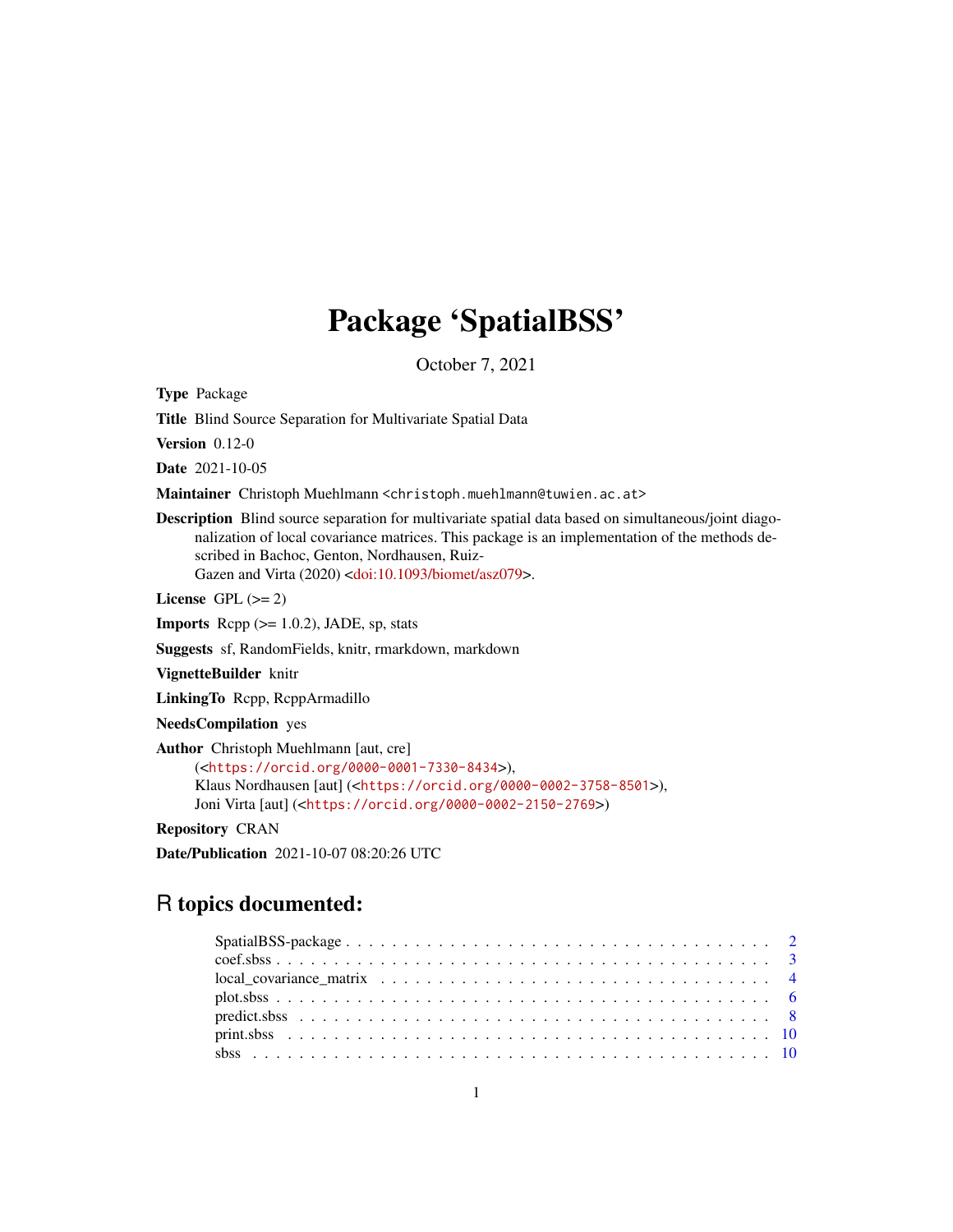<span id="page-1-0"></span>

| Index |  |
|-------|--|
|       |  |
|       |  |
|       |  |
|       |  |
|       |  |
|       |  |
|       |  |
|       |  |

SpatialBSS-package *Blind Source Separation for Multivariate Spatial Data*

#### Description

Blind source separation for multivariate spatial data based on simultaneous/joint diagonalization of local covariance matrices. This package is an implementation of the methods described in Nordhausen, Oja, Filzmoser, Reimann (2015) <doi:10.1007/s11004-014-9559-5> and Bachoc, Genton, Nordhausen, Ruiz-Gazen and Virta (2020) <doi:10.1093/biomet/asz079>.

## Details

| Package: | SpatialBSS  |
|----------|-------------|
| Type:    | Package     |
| Version: | $0.12 - 0$  |
| Date:    | 2021-10-05  |
| License: | $GPL (= 2)$ |

This package provides functions to solve the Blind Source Separation problem for multivariate spatial data. These methods are designed to work with random fields that are observed on irregular locations. Moreover, the random field is assumed to show weak second order stationarity. The main function of this package is:

- [sbss](#page-9-1) This function derives a set of local scatter matrices that are based on spatial kernel functions, where the spatial kernel functions can be chosen. Then this set of local covariance matrices as well as the sample covariance matrix are simultaneously/jointly diagonalized. Local covariance matrices as well as local difference matrices are implemented.
- [sbss\\_asymp](#page-13-1), [sbss\\_boot](#page-17-1) These functions test for white noise components in the estimated latent field estimated by the [sbss](#page-9-1) function based on asymptotic results or bootstrap inference principles.
- [snss\\_sd](#page-24-1), [snss\\_jd](#page-20-1) and [snss\\_sjd](#page-26-1) These functions estimate the latent random field assuming a spatial non-stationary source separation model. This is done by splitting the domain into a number of sub-domains and diagonalizing the corresponding covariance and/or local covariance matrices for each sub-domain.

Joint diagonalization is computed with the [frjd](#page-0-0) (fast real joint diagonalization) algorithm from the package [JADE](#page-0-0).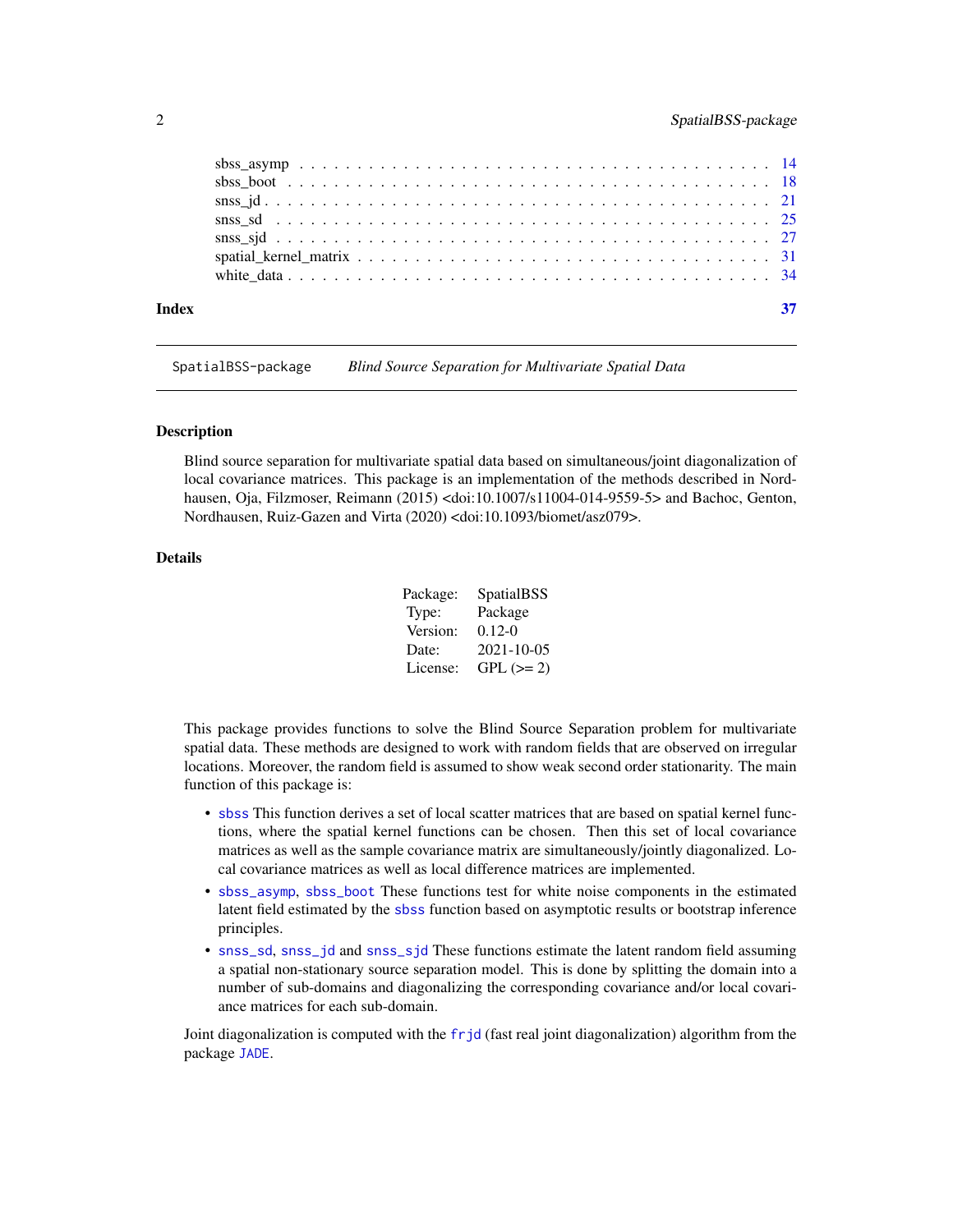#### <span id="page-2-0"></span>coef.sbss 3

The random field can be either a pair of numeric matrices giving the coordinates and field values or an object of class [SpatialPointsDataFrame](#page-0-0) or [sf](#page-0-0).

## Author(s)

Christoph Muehlmann, Klaus Nordhausen, Joni Virta

Maintainer: Christoph Muehlmann <christoph.muehlmann@tuwien.ac.at>

## References

Muehlmann, C., Filzmoser, P. and Nordhausen, K. (2021), *Spatial Blind Source Separation in the Presence of a Drift*, Submitted for publication. Preprint available at [https://arxiv.org/abs/](https://arxiv.org/abs/2108.13813) [2108.13813](https://arxiv.org/abs/2108.13813).

Bachoc, F., Genton, M. G, Nordhausen, K., Ruiz-Gazen, A. and Virta, J. (2020), *Spatial Blind Source Separation*, Biometrika, 107, 627-646, doi: [10.1093/biomet/asz079.](https://doi.org/10.1093/biomet/asz079)

Nordhausen, K., Oja, H., Filzmoser, P., Reimann, C. (2015), *Blind Source Separation for Spatial Compositional Data*, Mathematical Geosciences 47, 753-770, doi: [10.1007/s1100401495595.](https://doi.org/10.1007/s11004-014-9559-5)

Muehlmann, C., Bachoc, F. and Nordhausen, K. (2021), *Blind Source Separation for Non-Stationary Random Fields*, Submitted for publication. Preprint available at [https://arxiv.org/abs/2107.](https://arxiv.org/abs/2107.01916) [01916](https://arxiv.org/abs/2107.01916).

Muehlmann, C., Bachoc, F., Nordhausen, K. and Yi, M. (2021), *Test of the Latent Dimension of a Spatial Blind Source Separation Model*, Submitted for publication. Preprint available at [https:](https://arxiv.org/abs/2011.01711) [//arxiv.org/abs/2011.01711](https://arxiv.org/abs/2011.01711).

coef.sbss *Coef Method for an Object of Class 'sbss'*

## **Description**

Extracts the estimated unmixing matrix of an object of class 'sbss'.

## Usage

## S3 method for class 'sbss' coef(object, ...)

## Arguments

| object   | object of class 'sbss'. Usually result of sbss.    |
|----------|----------------------------------------------------|
| $\cdots$ | further arguments to be passed to or from methods. |

#### Value

Returns the estimated unmixing matrix of an object of class 'sbss' as a numeric matrix.

## See Also

[sbss](#page-9-1)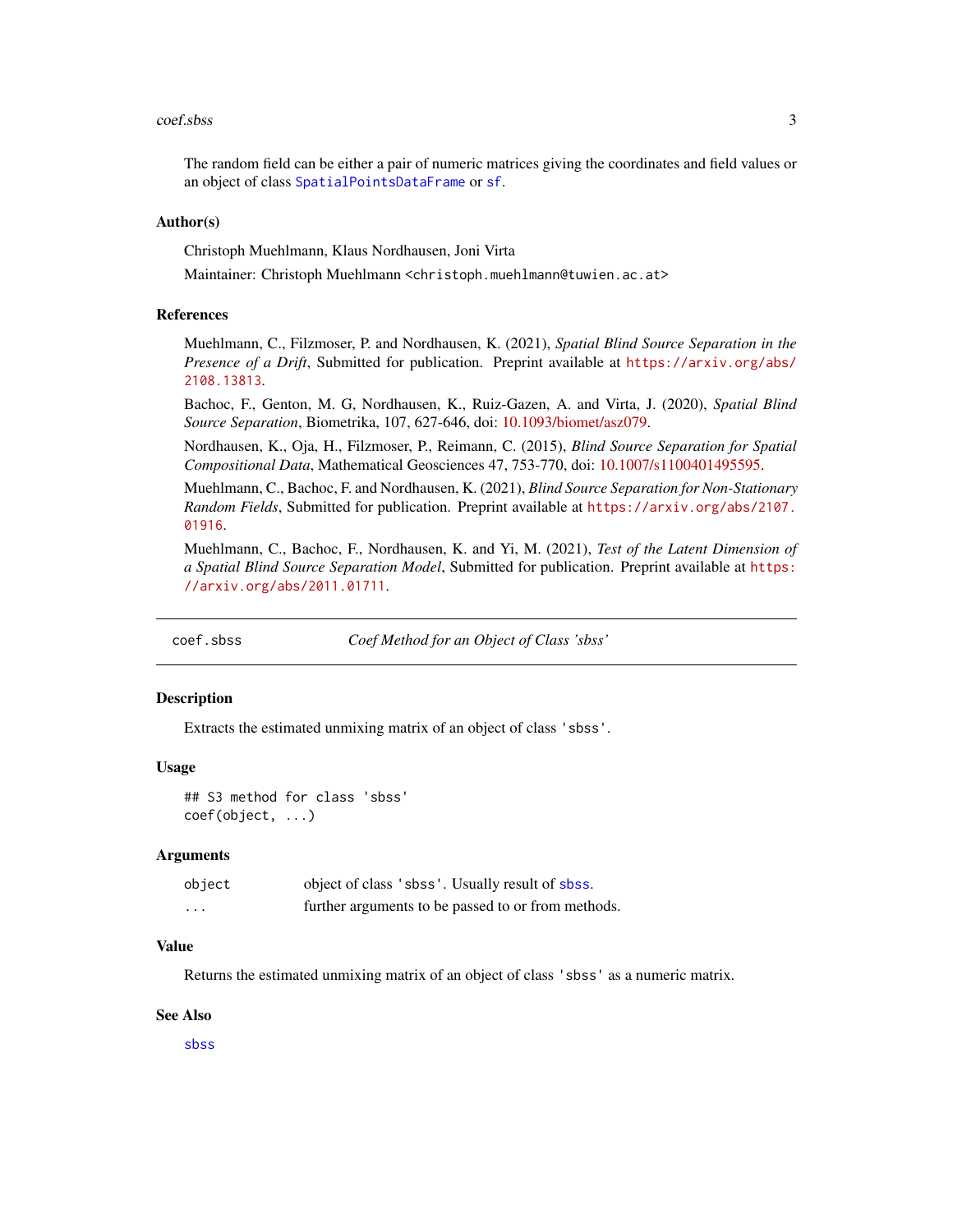```
local_covariance_matrix
```
*Computation of Local Covariance Matrices*

## Description

local\_covariance\_matrix computes local covariance matrices for a random field based on a given set of spatial kernel matrices.

## Usage

```
local_covariance_matrix(x, kernel_list, lcov = c('lcov', 'ldiff', 'lcov_norm'),
                        center = TRUE)
```
## Arguments

| X           | a numeric matrix of dimension $c(n, p)$ where the p columns correspond to the<br>entries of the random field and the n rows are the observations. |
|-------------|---------------------------------------------------------------------------------------------------------------------------------------------------|
| kernel_list | a list with spatial kernel matrices of dimension $c(n,n)$ . This list is usually<br>computed with the function spatial kernel matrix.             |
| lcov        | a string indicating which type of local covariance matrix to use. Either '1cov'<br>$(default)$ or $'ldiff'.$                                      |
| center      | logical. If TRUE the data x is centered prior computing the local covariance<br>matrices. Default is TRUE.                                        |

## Details

Two versions of local covariance matrices are implemented, the argument lcov determines which version is used:

• 'lcov':

$$
LCov(f) = 1/n \sum_{i,j} f(d_{i,j})(x(s_i) - \bar{x})(x(s_j) - \bar{x})',
$$

• 'ldiff':

$$
LDiff(f) = 1/n \sum_{i,j} f(d_{i,j})(x(s_i) - x(s_j))(x(s_i) - x(s_j))'
$$

• 'lcov\_norm':

$$
LCov^{*}(f) = 1/(nF_{f,n}^{1/2}) \sum_{i,j} f(d_{i,j})(x(s_i) - \bar{x})(x(s_j) - \bar{x})',
$$

with

$$
F_{f,n} = 1/n \sum_{i,j} f^2(d_{i,j}).
$$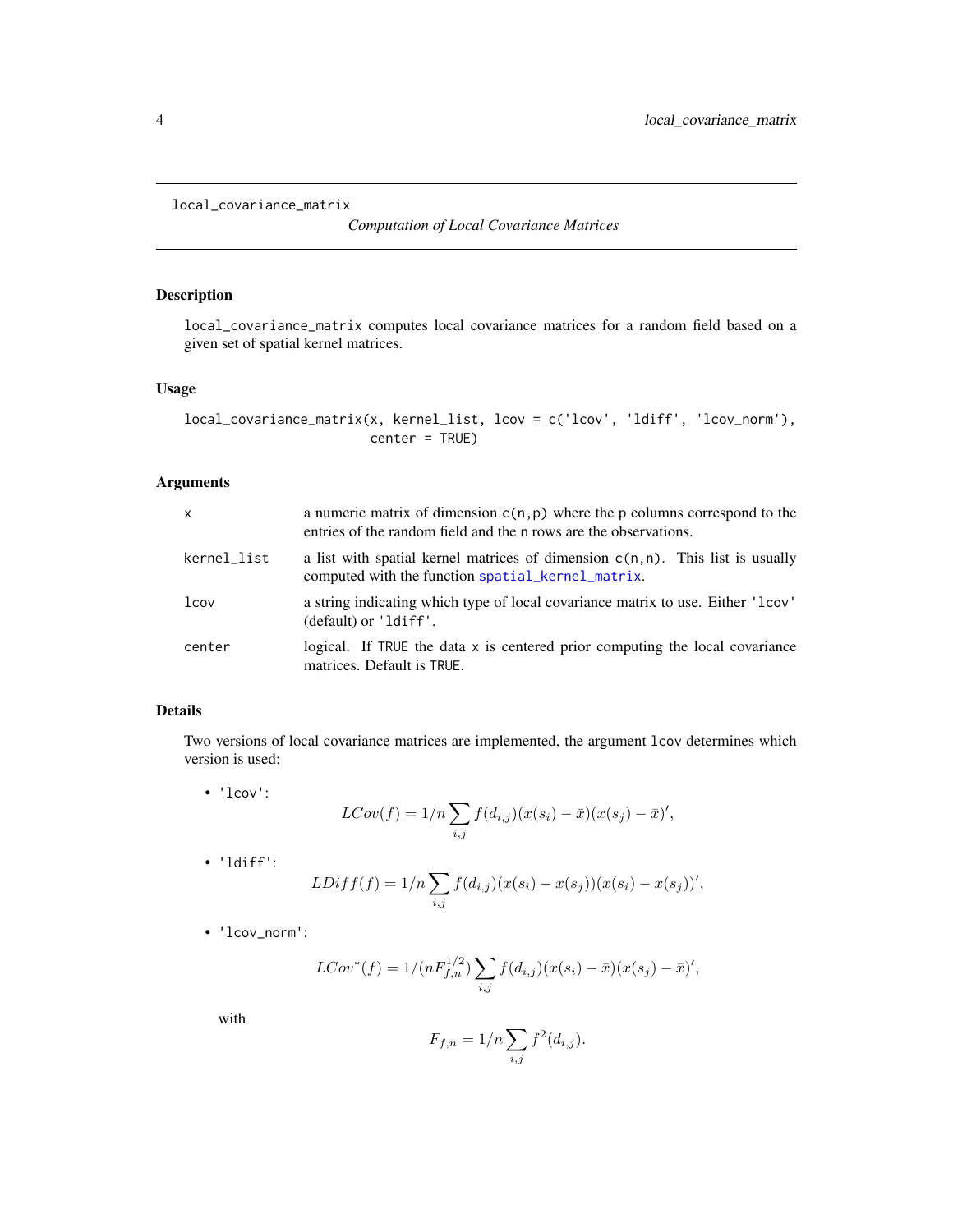<span id="page-4-0"></span>Where  $d_{i,j} \ge 0$  correspond to the pairwise distances between coordinates,  $x(s_i)$  are the p random field values at location  $s_i$ ,  $\bar{x}$  is the sample mean vector, and the kernel function  $f(d)$  determines the locality. The choice 'lcov\_norm' is useful when testing for the actual signal dimension of the latent field, see [sbss\\_asymp](#page-13-1) and [sbss\\_boot](#page-17-1). The function local\_covariance\_matrix computes local covariance matrices for a given random field and given spatial kernel matrices, the type of computed local covariance matrices is determined by the argument 'lcov'. If the argument center equals FALSE then the centering in the above formula for  $LCov(f)$  is not carried out. See also [spatial\\_kernel\\_matrix](#page-30-1) for details.

## Value

local\_covariance\_matrix returns a list of equal length as the argument kernel\_list. Each list entry is a numeric matrix of dimension  $c(p, p)$  corresponding to a local covariance matrix. The list has the attribute 'lcov' which equals the function argument lcov.

## References

Muehlmann, C., Filzmoser, P. and Nordhausen, K. (2021), *Spatial Blind Source Separation in the Presence of a Drift*, Submitted for publication. Preprint available at [https://arxiv.org/abs/](https://arxiv.org/abs/2108.13813) [2108.13813](https://arxiv.org/abs/2108.13813).

Bachoc, F., Genton, M. G, Nordhausen, K., Ruiz-Gazen, A. and Virta, J. (2020), *Spatial Blind Source Separation*, Biometrika, 107, 627-646, doi: [10.1093/biomet/asz079.](https://doi.org/10.1093/biomet/asz079)

#### See Also

[spatial\\_kernel\\_matrix](#page-30-1), [sbss](#page-9-1)

```
# simulate coordinates
coords <- runif(1000 * 2) * 20
dim(coords) <- c(1000, 2)
# simulate random field
if (!requireNamespace('RandomFields', quietly = TRUE)) {
 message('Please install the package RandomFields to run the example code.')
} else {
 RandomFields::RFoptions(spConform = FALSE)
 field_1 <- RandomFields::RFsimulate(model = RandomFields::RMexp(),
                                      x = coords)
 field_2 <- RandomFields::RFsimulate(model = RandomFields::RMspheric(),
                                      x = coords)
 field_3 <- RandomFields::RFsimulate(model = RandomFields::RMwhittle(nu = 2),
                                      x = coords)
 field <- cbind(field_1, field_2, field_3)
 # computing two ring kernel matrices and corresponding local covariance matrices
 kernel_params_ring <- c(0, 0.5, 0.5, 2)
 ring_kernel_list <-
   spatial_kernel_matrix(coords, 'ring', kernel_params_ring)
 loc_cov_ring <-
```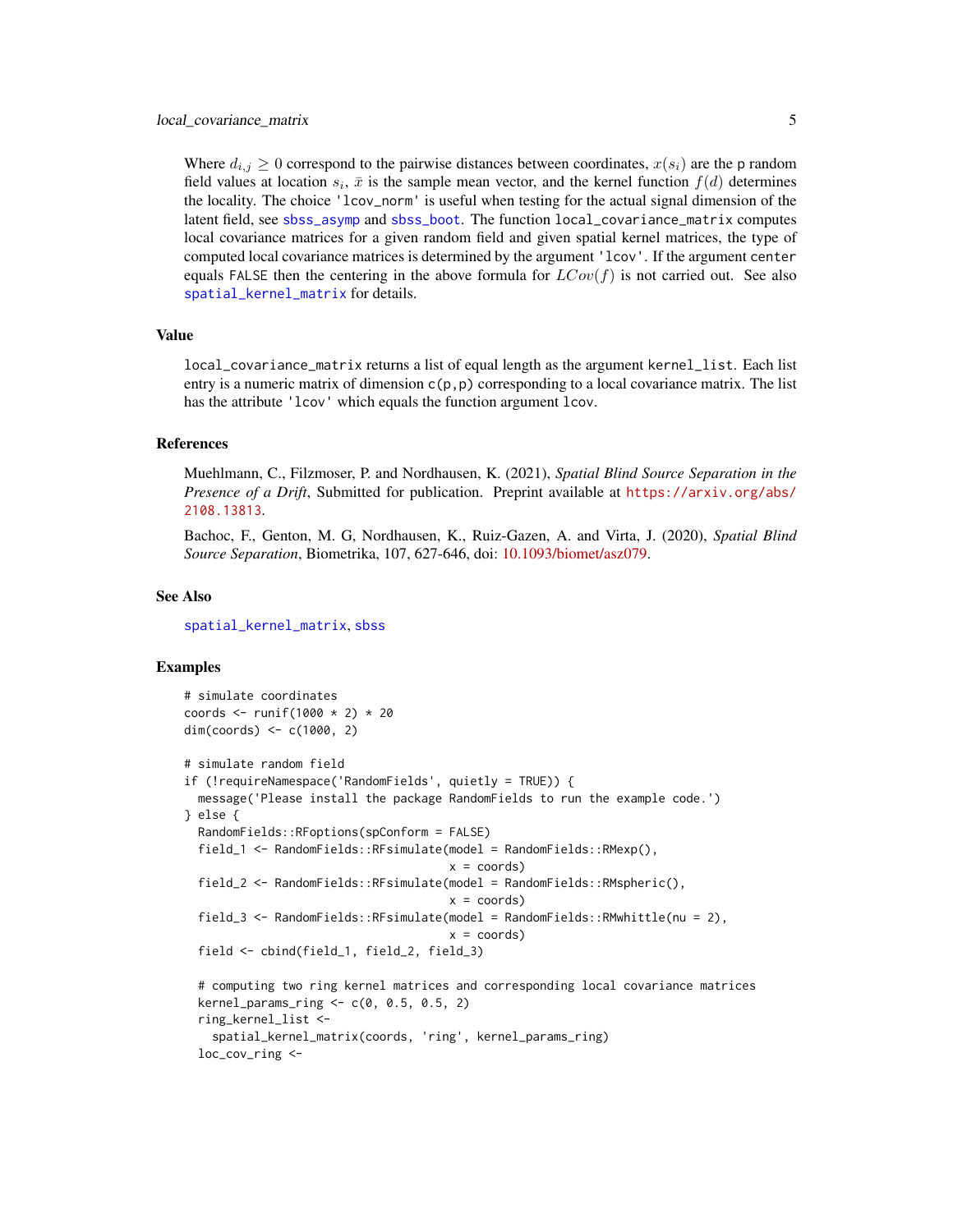```
local\_covariance\_matrix(x = field, kernel\_list = ring\_kernel\_list)# computing two ring kernel matrices and corresponding local difference matrices
kernel_params_ring <- c(0, 0.5, 0.5, 2)
ring_kernel_list <-
  spatial_kernel_matrix(coords, 'ring', kernel_params_ring)
loc_cov_ring <-
  local_covariance_matrix(x = field, kernel_list = ring_kernel_list, lcov = 'ldiff')
# computing three ball kernel matrices and corresponding local covariance matrices
kernel_params_ball <- c(0.5, 1, 2)
ball_kernel_list <-
  spatial_kernel_matrix(coords, 'ball', kernel_params_ball)
loc_cov_ball <-
  local_covariance_matrix(x = field, kernel_list = ball_kernel_list)
# computing three gauss kernel matrices and corresponding local covariance matrices
kernel_params_gauss <- c(0.5, 1, 2)
gauss_kernel_list <-
  spatial_kernel_matrix(coords, 'gauss', kernel_params_gauss)
loc_cov_gauss <-
  local\_covariance_matrix(x = field, Kernel_list = gauss_kernel_list)
```
<span id="page-5-1"></span>

}

plot.sbss *Plot Method for an Object of Class 'sbss'*

## Description

plot.sbss is an interface to the standard plot method for the class of the estimated source random field.

## Usage

```
## S3 method for class 'sbss'
plot(x, which = 1:ncol(x$s), ...)
```
#### Arguments

| X                       | object of class 'sbss'. Usually result of sbss.                                          |
|-------------------------|------------------------------------------------------------------------------------------|
| which                   | a numeric vector indicating which components of the latent field should be plot-<br>ted. |
| $\cdot$ $\cdot$ $\cdot$ | further arguments to the plot method of class(x\$s), which is either spplot or<br>plot.  |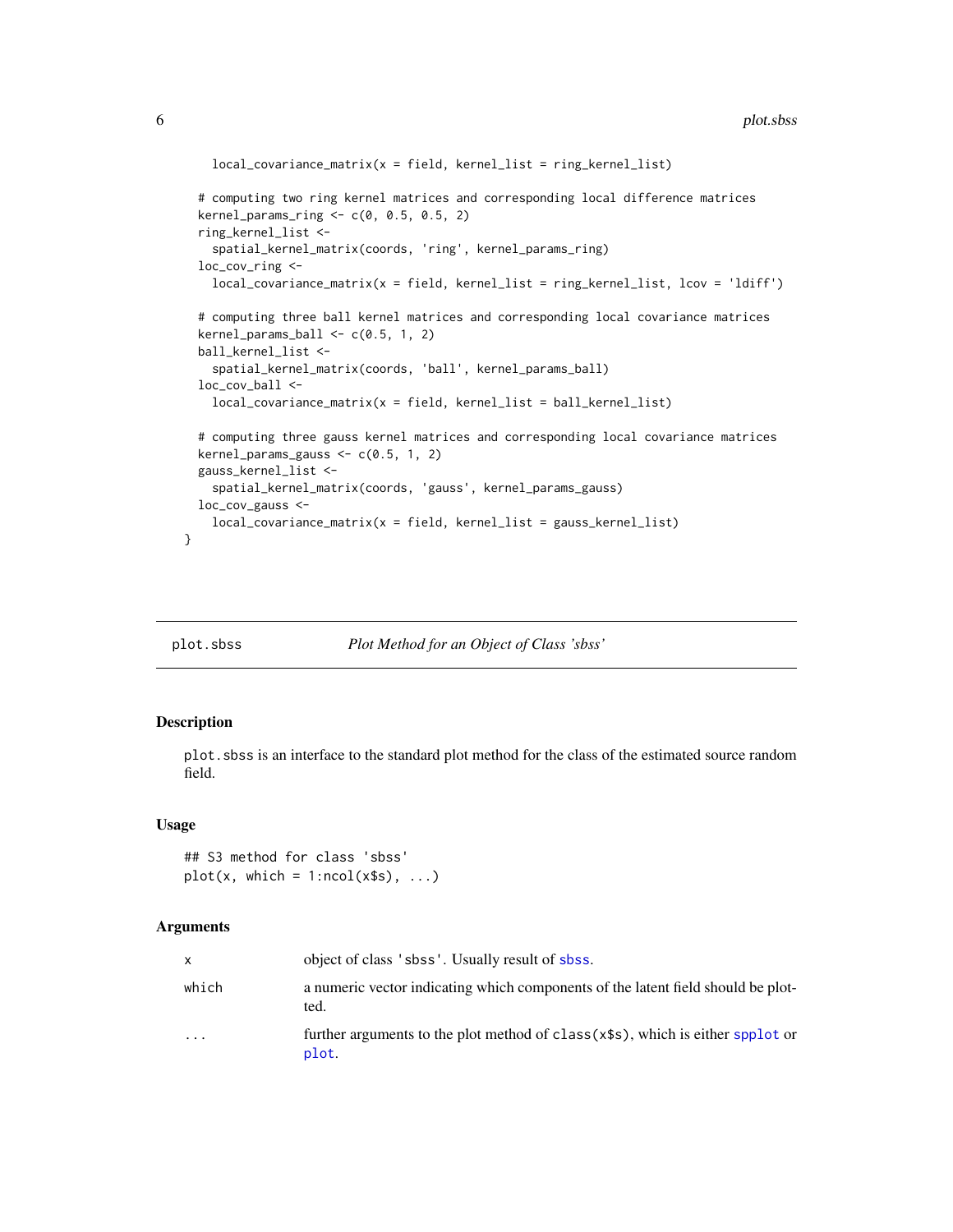#### <span id="page-6-0"></span>plot.sbss 7

## Details

This method calls the corresponding plot method of class( $x$ \$s). Either [spplot](#page-0-0) for class( $x$ \$s) is [SpatialPointsDataFrame](#page-0-0) or [plot.sf](#page-0-0) for class( $x$ \$s) is [sf](#page-0-0). If  $x$ \$s is a matrix then it is internally cast to [SpatialPointsDataFrame](#page-0-0) and [spplot](#page-0-0) is used for plotting. Arguments to the corresponding plot functions can be given through ....

## See Also

[sbss](#page-9-1), [spplot](#page-0-0), [plot.sf](#page-0-0)

```
# simulate coordinates
coords <- runif(1000 * 2) * 20
dim(coords) <- c(1000, 2)
# simulate random field
if (!requireNamespace('RandomFields', quietly = TRUE)) {
 message('Please install the package RandomFields to run the example code.')
} else {
 RandomFields::RFoptions(spConform = FALSE)
 field_1 <- RandomFields::RFsimulate(model = RandomFields::RMexp(),
                                      x = constfield_2 <- RandomFields::RFsimulate(model = RandomFields::RMspheric(),
                                      x = coords)
 field_3 <- RandomFields::RFsimulate(model = RandomFields::RMwhittle(nu = 2),
                                      x = coords)
 field <- cbind(field_1, field_2, field_3)
 # compute ring kernel matrices
 kernel_parameters \leq c(0, 1, 1, 2, 2, 3)ring_kernel_list <- spatial_kernel_matrix(coords, 'ring', kernel_parameters)
 # apply sbss SpatialPointsDataFrame object
 field_sp <- sp::SpatialPointsDataFrame(coords = coords, data = data.frame(field))
 res_sp <- sbss(field_sp, kernel_list = ring_kernel_list)
 # plot with SpatialPointsDataFrame object
 plot(res_sp)
 # plot with SpatialPointsDataFrame object
  # and additional arguments for spplot function
 plot(res_sp, colorkey = TRUE, as.table = TRUE, cex = 1)
 # apply sbss with sf object
 if (!requireNamespace('sf', quietly = TRUE)) {
   message('Please install the package sf to run the example code.')
 } else {
   field_sf <- sf::st_as_sf(data.frame(coords = coords, field),
                             coords = c(1,2))
    res_sf <- sbss(x = field_sf, kernel_list = ring_kernel_list)
```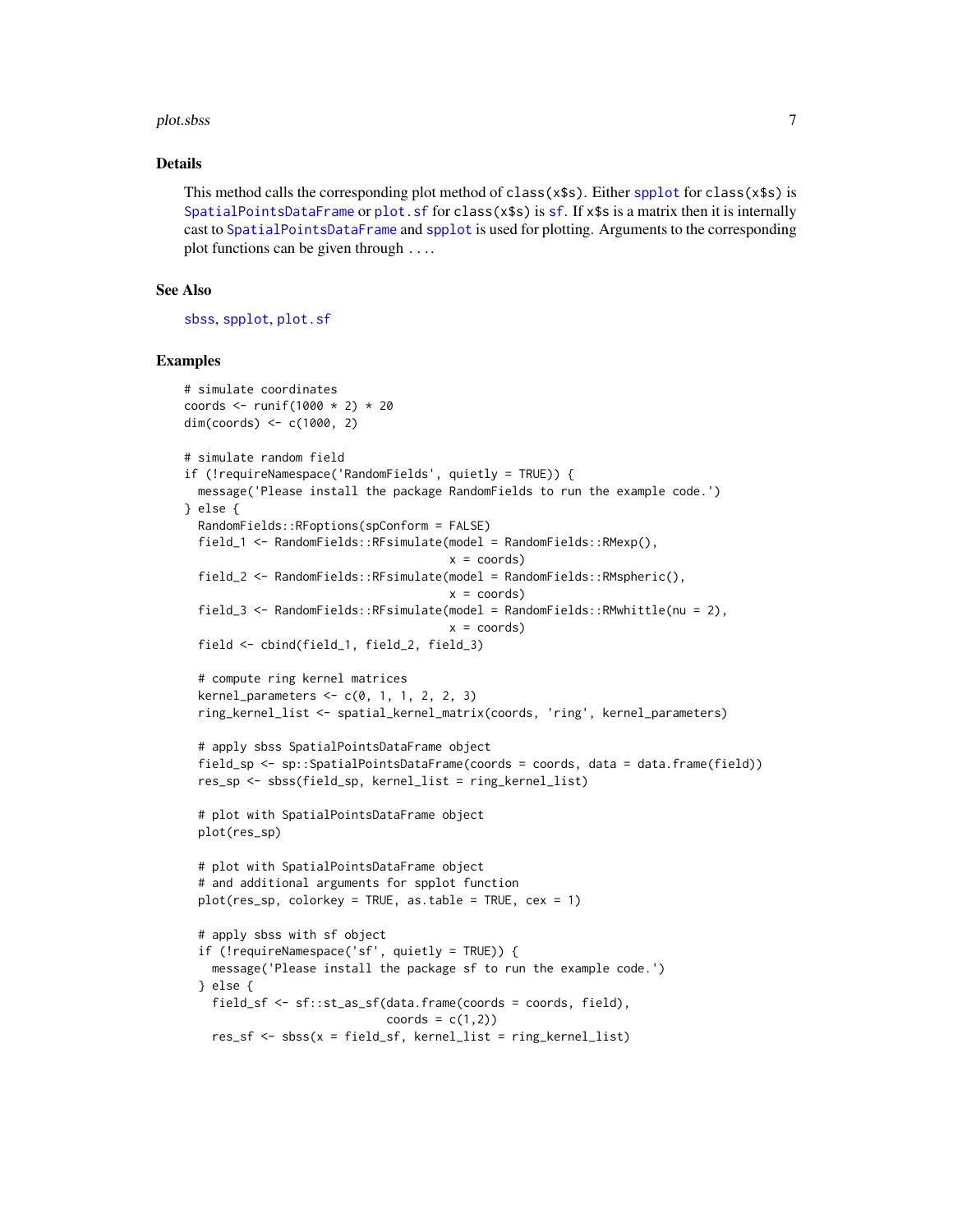```
# plot with sf object
   plot(res_sf)
    # plot with sf object
    # and additional arguments for plot.sf function
   plot(res_sf, axes = TRUE, key.pos = 4)
 }
}
```
predict.sbss *Predict Method for an Object of Class 'sbss'*

#### Description

predict.sbss predicts the estimated source random field on a grid with Inverse Distance Weighting (IDW) and plots these predictions.

#### Usage

```
## S3 method for class 'sbss'
predict(object, p = 2, n_grid = 50, which = 1:ncol(object$s), ...)
```
#### Arguments

| object   | object of class 'sbss'. Usually result of sbss.                                                                                  |
|----------|----------------------------------------------------------------------------------------------------------------------------------|
| р        | numeric. The positive power parameter for IDW. Default is 2.                                                                     |
| n_grid   | numeric. Each dimension of the spatial domain is divided by this integer to<br>derive a grid for IDW predictions. Default is 50. |
| which    | a numeric vector indicating which components of the latent field should be pre-<br>dicted.                                       |
| $\cdots$ | further arguments to the plot method of $class(x$ \$s), which is either spplot or<br>plot.                                       |

## Details

[IDW](https://en.wikipedia.org/wiki/Inverse_distance_weighting) predictions are made on a grid. The side lengths of the rectangular shaped grid cells are derived by the differences of the rounded maximum and minimum values divided by the n\_grid argument for each column of object\$coords. Hence, the grid contains a total of n\_grid ^ 2 points. The power parameter of the IDW predictions is given by p (default: 2).

The predictions are plotted with the corresponding plot method of class(x\$s). Either [spplot](#page-0-0) for class(x\$s) is [SpatialPointsDataFrame](#page-0-0) or [plot.sf](#page-0-0) for class(x\$s) is [sf](#page-0-0). If x\$s is a matrix then it is internally cast to [SpatialPointsDataFrame](#page-0-0) and [spplot](#page-0-0) is used for plotting. Arguments to the corresponding plot functions can be given through  $\dots$  as it is done by the method plot. sbss.

<span id="page-7-0"></span>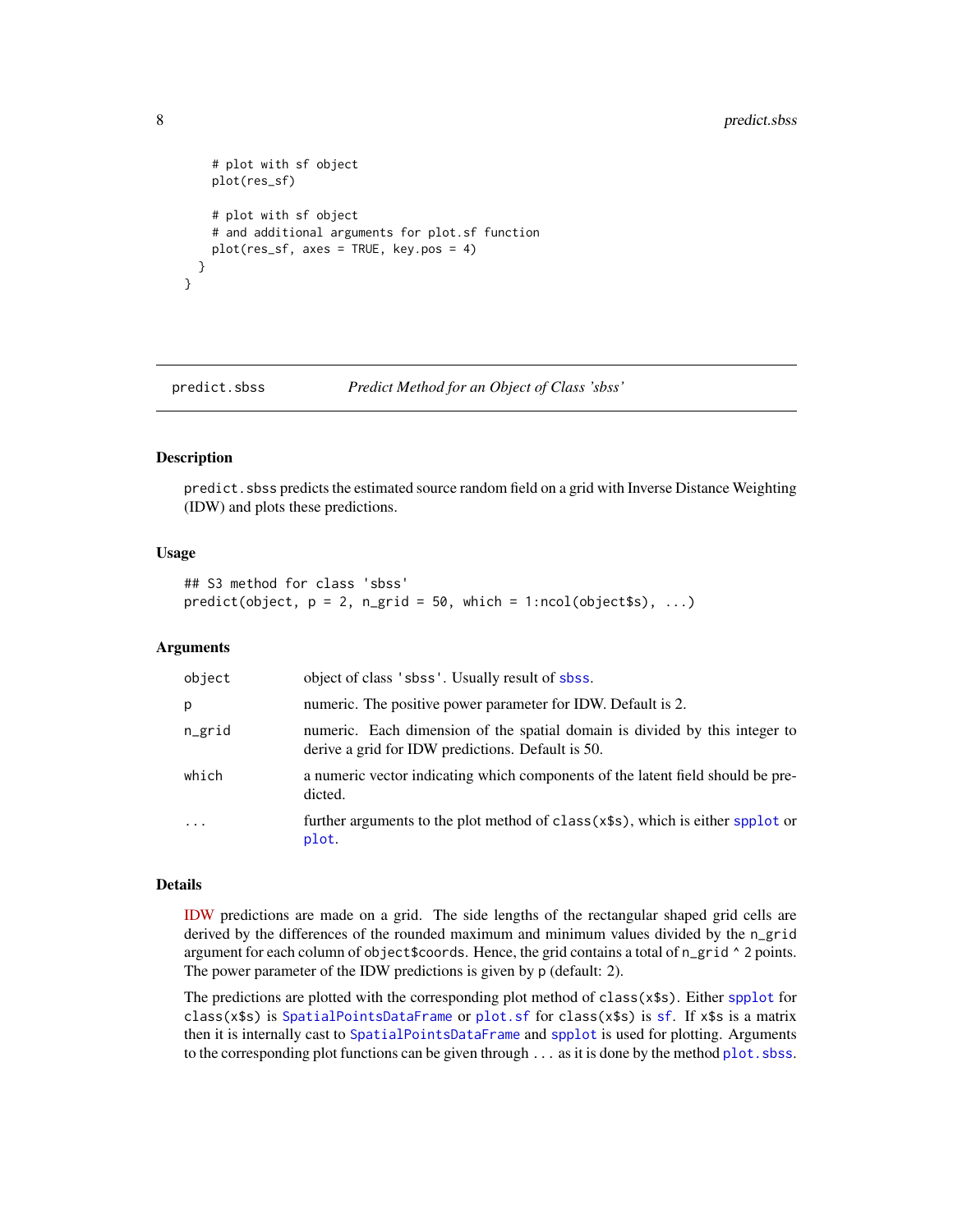## <span id="page-8-0"></span>predict.sbss 9

## Value

The return is dependent on the class of the latent field in the 'sbss' object. If class(object\$s) is a matrix then a list with the following entries is returned:

vals\_pred\_idw a matrix of dimension  $c(n, p)$  (when which is default or less than p columns according to the selected components with the which argument) with the IDW predictions of the estimated source random field.

coords\_pred\_idw

a matrix of dimension  $c(n, 2)$  with the grid coordinates for the IDW predictions.

If class(object\$s) is [SpatialPointsDataFrame](#page-0-0) or [sf](#page-0-0) then the predicted values and their coordinates are returned as an object of the corresponding class.

The return is invisible.

## See Also

[sbss](#page-9-1), [plot.sbss](#page-5-1), [spplot](#page-0-0), [plot.sf](#page-0-0)

```
# simulate coordinates
coords <- runif(1000 * 2) * 20
dim(coords) <- c(1000, 2)
# simulate random field
if (!requireNamespace('RandomFields', quietly = TRUE)) {
 message('Please install the package RandomFields to run the example code.')
} else {
 RandomFields::RFoptions(spConform = FALSE)
 field_1 <- RandomFields::RFsimulate(model = RandomFields::RMexp(),
                                      x = coords)
 field_2 <- RandomFields::RFsimulate(model = RandomFields::RMspheric(),
                                      x = coords)
 field_3 <- RandomFields::RFsimulate(model = RandomFields::RMwhittle(nu = 2),
                                      x = coords)
 field <- cbind(field_1, field_2, field_3)
 # apply sbss with three ring kernels
 kernel_borders <- c(0, 1, 1, 2, 2, 4)
 res_sbss <- sbss(field, coords, 'ring', kernel_borders)
 # predict latent fields on grid with default settings
 predict(res_sbss)
 # predict latent fields on grid with custom plotting settings
 predict(res_sbss, colorkey = TRUE, as.table = TRUE, cex = 1)
 # predict latent fields on a 60x60 grid
 predict(res_sbss, n_grid = 60, colorkey = TRUE, as.table = TRUE, cex = 1)
 # predict latent fields with a higher IDW power parameter
```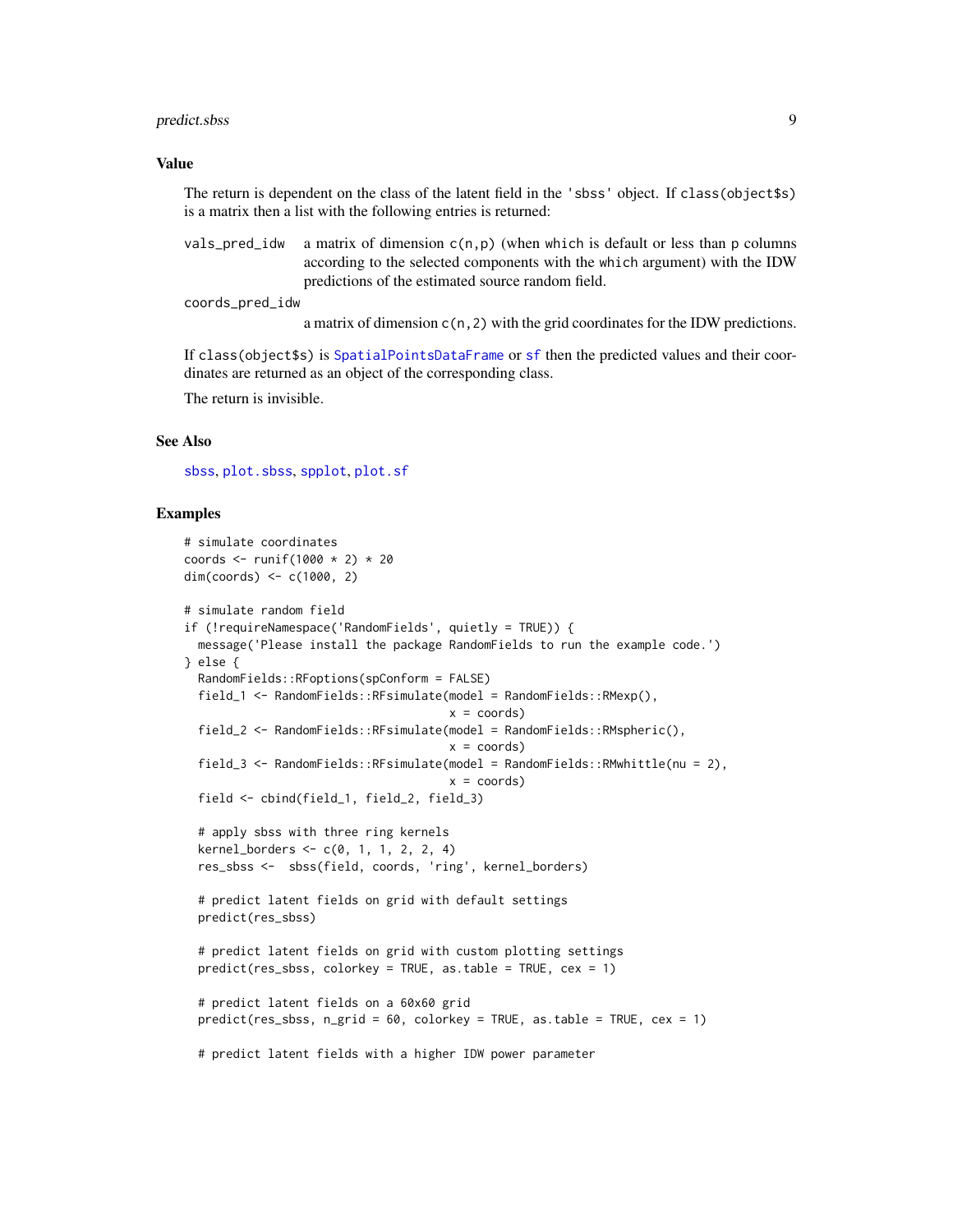```
predict(res_sbss, p = 10, colorkey = TRUE, as_table = TRUE, cex = 1)# predict latent fields and save the predictions
 predict_list <- predict(res_sbss, p = 5, colorkey = TRUE, as.table = TRUE, cex = 1)
}
```
print.sbss *Print Method for an Object of Class 'sbss'*

## Description

Prints the estimated unmixing matrix and the diagonalized local covariance matrices for an object of class 'sbss'.

## Usage

```
## S3 method for class 'sbss'
print(x, \ldots)
```
## Arguments

| X        | object of class 'sbss'. Usually result of sbss.    |
|----------|----------------------------------------------------|
| $\cdots$ | additional arguments for the method print. listof. |

#### See Also

[sbss](#page-9-1)

<span id="page-9-1"></span>sbss *Spatial Blind Source Separation*

## Description

sbss estimates the unmixing matrix assuming a spatial blind source separation model by simultaneous/jointly diagonalizing the covariance matrix and one/many local covariance matrices. These local covariance matrices are determined by spatial kernel functions. Three types of such kernel functions are supported.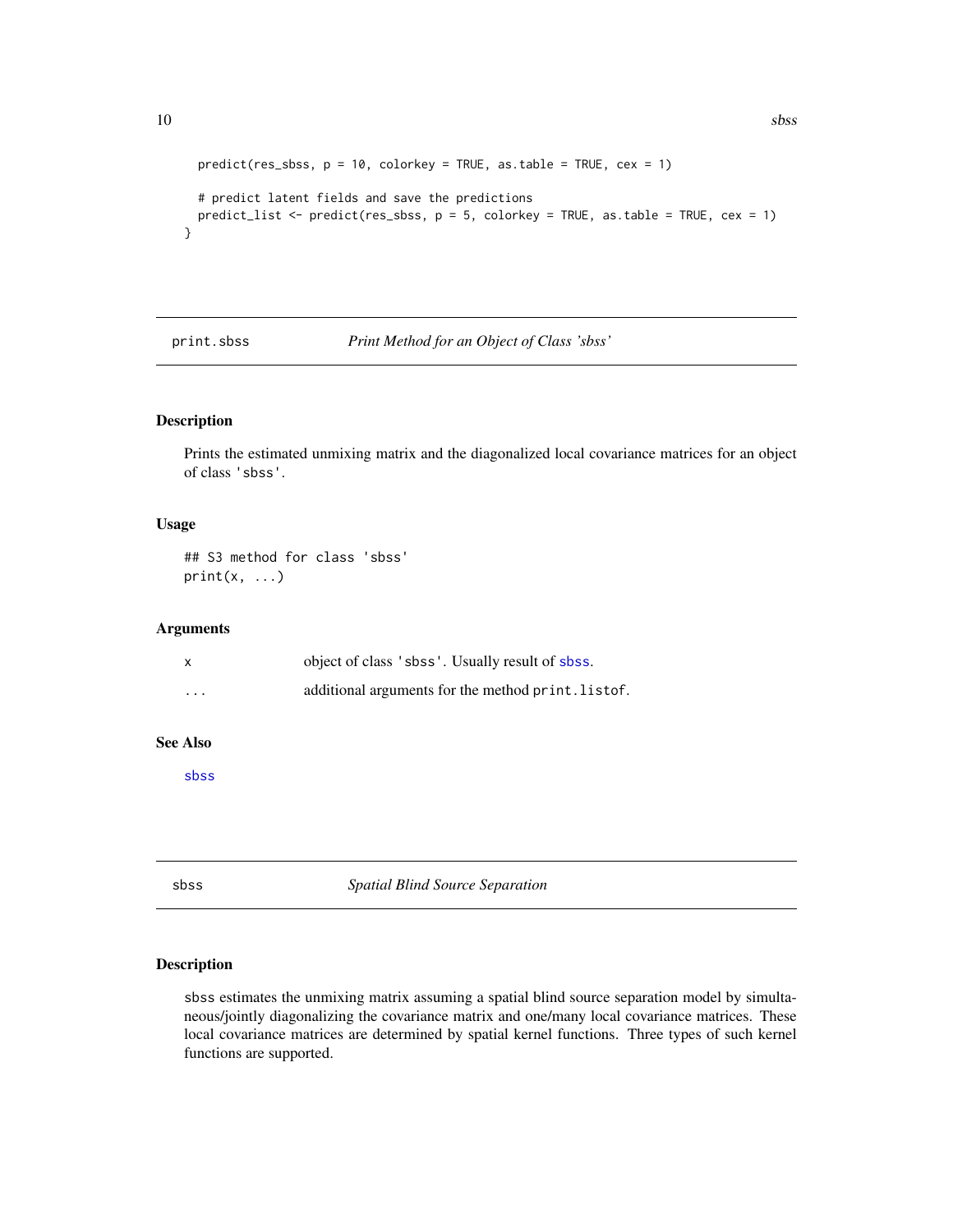<span id="page-10-0"></span> $s$ bss 11

## Usage

```
sbss(x, \ldots)## Default S3 method:
sbss(x, coords, kernel_type = c('ring', 'ball', 'gauss'),
     kernel_parameters, lcov = c('lcov', 'ldiff', 'lcov_norm'), ordered = TRUE,
     kernel_list = NULL, rob_whitening = FALSE, ...)
## S3 method for class 'SpatialPointsDataFrame'
\text{sbss}(x, \ldots)## S3 method for class 'sf'
\text{sbss}(x, \ldots)
```
## Arguments

| X                 | either a numeric matrix of dimension $c(n, p)$ where the p columns correspond<br>to the entries of the random field and the n rows are the observations, an object<br>of class SpatialPointsDataFrame or an object of class sf. |
|-------------------|---------------------------------------------------------------------------------------------------------------------------------------------------------------------------------------------------------------------------------|
| coords            | a numeric matrix of dimension $c(n, 2)$ where each row represents the coordi-<br>nates of a point in the spatial domain. Only needed if x is a matrix and the<br>argument kernel_list is NULL.                                  |
| kernel_type       | a string indicating which kernel function to use. Either 'ring' (default), 'ball'<br>or 'gauss'.                                                                                                                                |
| kernel_parameters |                                                                                                                                                                                                                                 |
|                   | a numeric vector that gives the parameters for the kernel function. At least length<br>of one for 'ball' and 'gauss' or two for 'ring' kernel, see details.                                                                     |
| lcov              | a string indicating which type of local covariance matrix to use. Either 'lcov'<br>(default), 'ldiff' or 'lcov_norm'. See sbss_asymp for details on the latter<br>option.                                                       |
| ordered           | logical. If TRUE the entries of the latent field are ordered by the sum of squared<br>(pseudo-)eigenvalues of the diagonalized local covariance matrix/matrices. De-<br>fault is TRUE.                                          |
| kernel_list       | a list of spatial kernel matrices with dimension $c(n, n)$ , see details. Usually<br>computed by the function spatial_kernel_matrix.                                                                                            |
| rob_whitening     | logical. If TRUE whitening is carried out with respect to the first spatial scatter<br>matrix and not the sample covariance matrix, see details. Default is FALSE.                                                              |
| $\cdots$          | further arguments for the fast real joint diagonalization algorithm that jointly<br>diagonalizes the local covariance matrices. See details and frjd.                                                                           |

## Details

Three versions of local covariance matrices are implemented, the argument lcov determines which version is used:

• 'lcov':

$$
LCov(f) = 1/n \sum_{i,j} f(d_{i,j})(x(s_i) - \bar{x})(x(s_j) - \bar{x})',
$$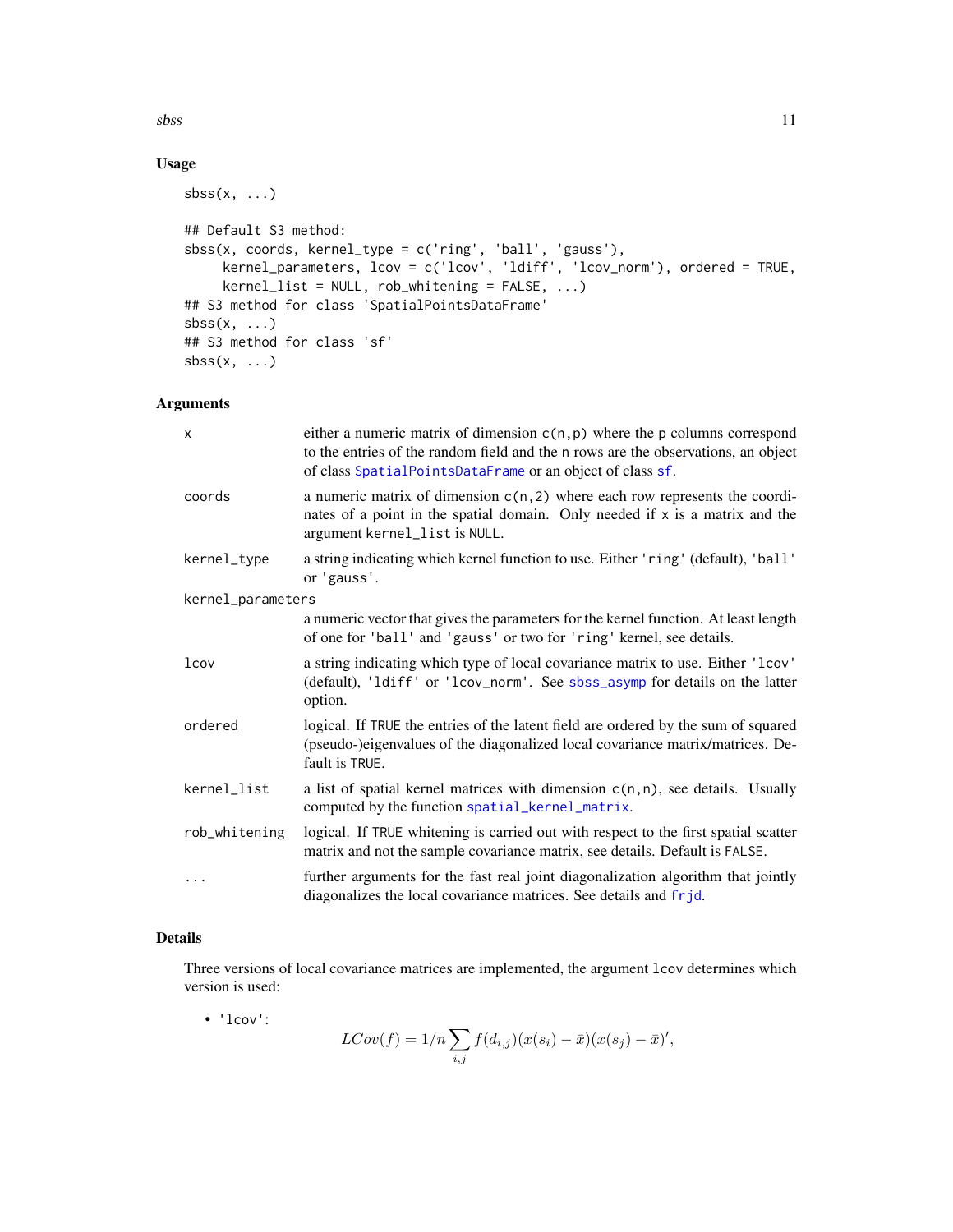• 'ldiff':

$$
LDiff(f) = 1/n \sum_{i,j} f(d_{i,j})(x(s_i) - x(s_j))(x(s_i) - x(s_j))',
$$

• 'lcov\_norm':

$$
LCov^{*}(f) = 1/(nF_{f,n}^{1/2}) \sum_{i,j} f(d_{i,j})(x(s_i) - \bar{x})(x(s_j) - \bar{x})',
$$

with

$$
F_{f,n} = 1/n \sum_{i,j} f^2(d_{i,j}).
$$

Where  $d_{i,j} \ge 0$  correspond to the pairwise distances between coordinates,  $x(s_i)$  are the p random field values at location  $s_i$ ,  $\bar{x}$  is the sample mean vector, and the kernel function  $f(d)$  determines the locality. The choice 'lcov\_norm' is useful when testing for the actual signal dimension of the latent field, see [sbss\\_asymp](#page-13-1) and [sbss\\_boot](#page-17-1). LDiff matrices are supposed to be more robust when the random field shows a smooth trend. The following kernel functions are implemented and chosen with the argument kernel\_type:

• 'ring': parameters are inner radius  $r_i$  and outer radius  $r_o$ , with  $r_i < r_o$ , and  $r_i, r_o \ge 0$ :

$$
f(d; r_i, r_o) = I(r_i < d \le r_o)
$$

• 'ball': parameter is the radius r, with  $r \geq 0$ :

$$
f(d;r) = I(d \le r)
$$

• 'gauss': Gaussian function where 95% of the mass is inside the parameter r, with  $r > 0$ :

$$
f(d;r) = exp(-0.5(\Phi^{-1}(0.95)d/r)^{2})
$$

The argument kernel\_type determines the used kernel function as presented above, the argument kernel\_parameters gives the corresponding parameters for the kernel function. Specifically, if kernel\_type equals 'ball' or 'gauss' then kernel\_parameters is a numeric vector where each entry corresponds to one parameter. Hence, length(kernel\_parameters) local covariance matrices are used. Whereas, if kernel\_type equals 'ring', then kernel\_parameters must be a numeric vector of even length where subsequently the inner and outer radii must be given (informally:  $c(r_i, i1, r_0, i2, r_0, \ldots)$ . In that case length(kernel\_parameters) / 2 local covariance matrices are used.

Internally, sbss calls [spatial\\_kernel\\_matrix](#page-30-1) to compute a list of  $c(n,n)$  kernel matrices based on the parameters given, where each entry of those matrices corresponds to  $f(d_{i,j})$ . Alternatively, such a list of kernel matrices can be given directly to the function sbss via the kernel list argument. This is useful when sbss is called numerous times with the same coordinates/kernel functions as the computation of the kernel matrices is then done only once prior the actual sbss calls. For details see also [spatial\\_kernel\\_matrix](#page-30-1).

rob\_whitening determines which scatter is used for the whitening step. If TRUE, whitening is carried out with respect to the scatter matrix defined by the lcov argument, where the kernel function is given by the argument kernel\_type and the parameters correspond to the first occuring in the argument kernel\_parameters. Therefore, at least two different kernel parameters need to be given. Note that only  $LDiff(f)$  matrices are positive definite, hence whitening with 'lcov' is likely to

<span id="page-11-0"></span>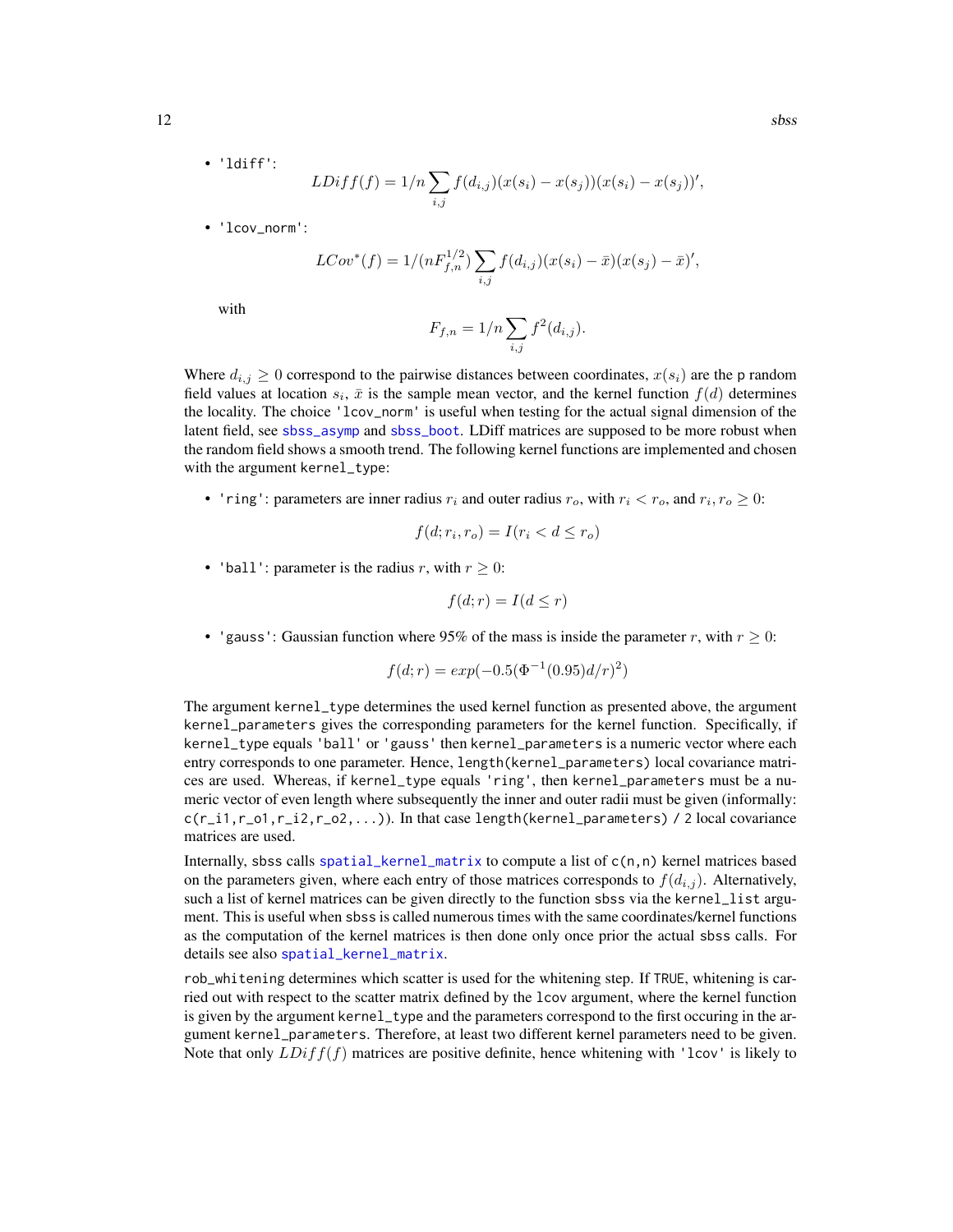<span id="page-12-0"></span>produce an error. If the argument is FALSE, whitening is carried out with respect to the usual sample covariance matrix. sbss internally calls [white\\_data](#page-33-1).

If more than one local covariance matrix is used sbss jointly diagonalizes these matrices with the function [frjd](#page-0-0). ... provides arguments for frjd, useful arguments might be:

- eps: tolerance for convergence.
- maxiter: maximum number of iterations.

## Value

sbss returns a list of class 'sbss' with the following entries:

| <sub>S</sub> | object of $class(x)$ containing the estimated source random field.                                                                                                                                                  |
|--------------|---------------------------------------------------------------------------------------------------------------------------------------------------------------------------------------------------------------------|
| coords       | coordinates of the observations. Is NULL if x was a matrix and the argument<br>kernel_list was not NULL at the sbss call.                                                                                           |
| W            | estimated unmixing matrix.                                                                                                                                                                                          |
| $W$ _inv     | inverse of the estimated unmixing matrix.                                                                                                                                                                           |
| d            | matrix of stacked (jointly) diagonalized local covariance matrices with dimen-<br>sion c(length(kernel_parameters)*p,p) for 'ball' and 'gauss' kernel or<br>c((length(kernel_parameters)/2)*p,p) for 'ring' kernel. |
| $x_{mu}$     | columnmeans of x.                                                                                                                                                                                                   |
| cov_inv_sqrt | square root of the inverse sample covariance matrix of x.                                                                                                                                                           |

## References

Muehlmann, C., Filzmoser, P. and Nordhausen, K. (2021), *Spatial Blind Source Separation in the Presence of a Drift*, Submitted for publication. Preprint available at [https://arxiv.org/abs/](https://arxiv.org/abs/2108.13813) [2108.13813](https://arxiv.org/abs/2108.13813).

Bachoc, F., Genton, M. G, Nordhausen, K., Ruiz-Gazen, A. and Virta, J. (2020), *Spatial Blind Source Separation*, Biometrika, 107, 627-646, doi: [10.1093/biomet/asz079.](https://doi.org/10.1093/biomet/asz079)

Nordhausen, K., Oja, H., Filzmoser, P., Reimann, C. (2015), *Blind Source Separation for Spatial Compositional Data*, Mathematical Geosciences 47, 753-770, doi: [10.1007/s1100401495595.](https://doi.org/10.1007/s11004-014-9559-5)

Muehlmann, C., Bachoc, F., Nordhausen, K. and Yi, M. (2021), *Test of the Latent Dimension of a Spatial Blind Source Separation Model*, Submitted for publication. Preprint available at [https:](https://arxiv.org/abs/2011.01711) [//arxiv.org/abs/2011.01711](https://arxiv.org/abs/2011.01711).

#### See Also

[spatial\\_kernel\\_matrix](#page-30-1), [local\\_covariance\\_matrix](#page-3-1), [sp](#page-0-0), [sf](#page-0-0), [frjd](#page-0-0)

## Examples

```
# simulate coordinates
coords <- runif(1000 * 2) * 20
dim(coords) <- c(1000, 2)
```
# simulate random field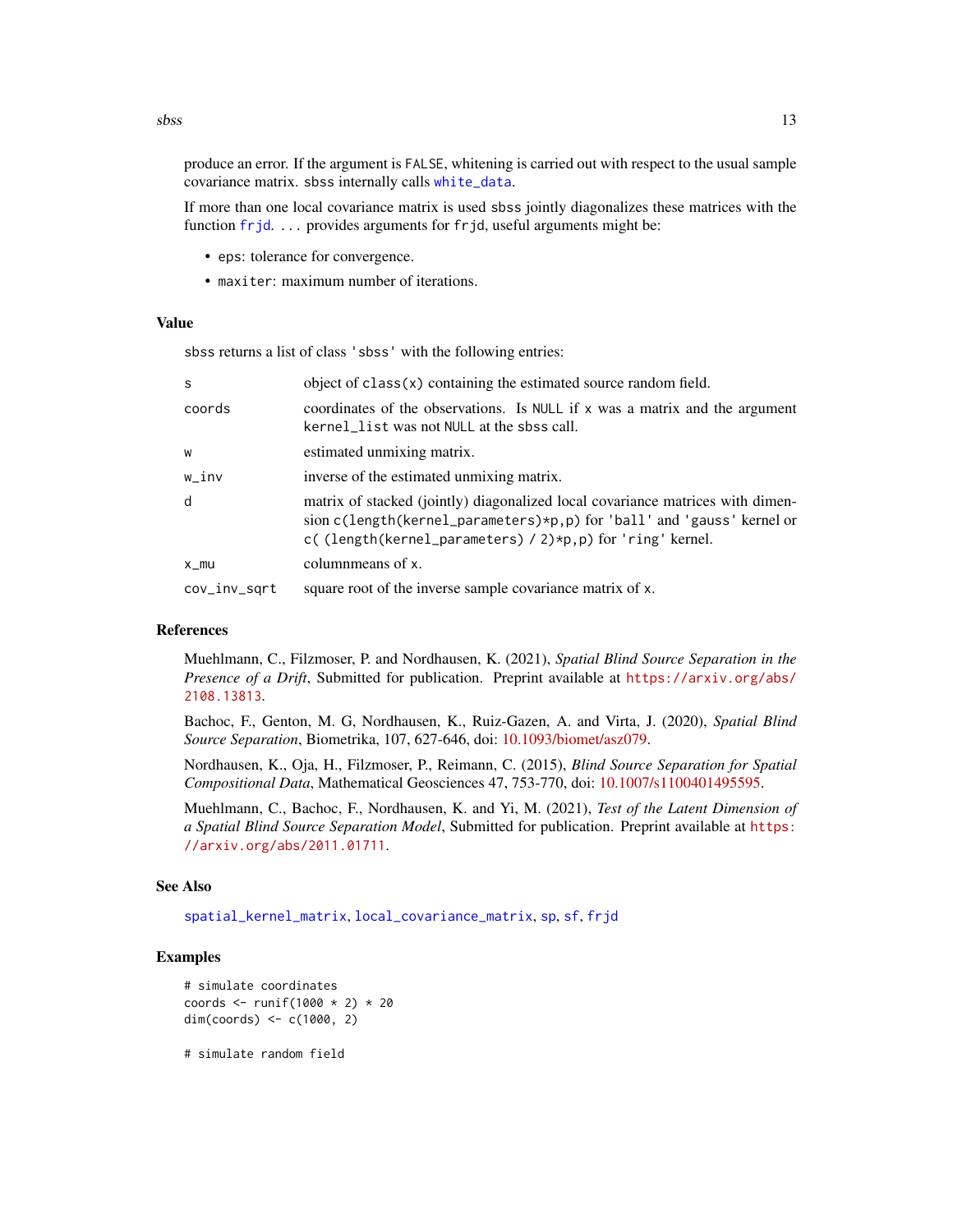```
if (!requireNamespace('RandomFields', quietly = TRUE)) {
 message('Please install the package RandomFields to run the example code.')
} else {
 RandomFields::RFoptions(spConform = FALSE)
 field_1 <- RandomFields::RFsimulate(model = RandomFields::RMexp(),
                                      x = coords)
 field_2 <- RandomFields::RFsimulate(model = RandomFields::RMspheric(),
                                      x = coords)
 field_3 <- RandomFields::RFsimulate(model = RandomFields::RMwhittle(nu = 2),
                                      x = coords)
 field <- cbind(field_1, field_2, field_3)
 # apply sbss with three ring kernels
 kernel_parameters \leq c(0, 1, 1, 2, 2, 3)sbss_result <-
    sbss(field, coords, kernel_type = 'ring', kernel_parameters = kernel_parameters)
 # print object
 print(sbss_result)
 # plot latent field
 plot(sbss_result, colorkey = TRUE, as.table = TRUE, cex = 1)
 # predict latent fields on grid
 predict(sbss_result, colorkey = TRUE, as.table = TRUE, cex = 1)
 # unmixing matrix
 w_unmix <- coef(sbss_result)
 # apply the same sbss with a kernel list
 kernel_list <- spatial_kernel_matrix(coords, kernel_type = 'ring', kernel_parameters)
 sbss_result_k <- sbss(field, kernel_list = kernel_list)
 # apply sbss with three ring kernels and local difference matrices
 sbss_result_ldiff <-
    sbss(field, coords, kernel_type = 'ring',
        kernel_parameters = kernel_parameters, lcov = 'ldiff')
}
```
<span id="page-13-1"></span>sbss\_asymp *Asymptotic Test for the White Noise Dimension in a Spatial Blind Source Separation Model*

#### **Description**

sbss\_asymp uses asymptotic theory for the spatial blind source separation (SBSS) methodology to test if the last  $p - q$  entries of the latent random field are white noise assuming that the p-variate observed random field follows a SBSS model.

<span id="page-13-0"></span>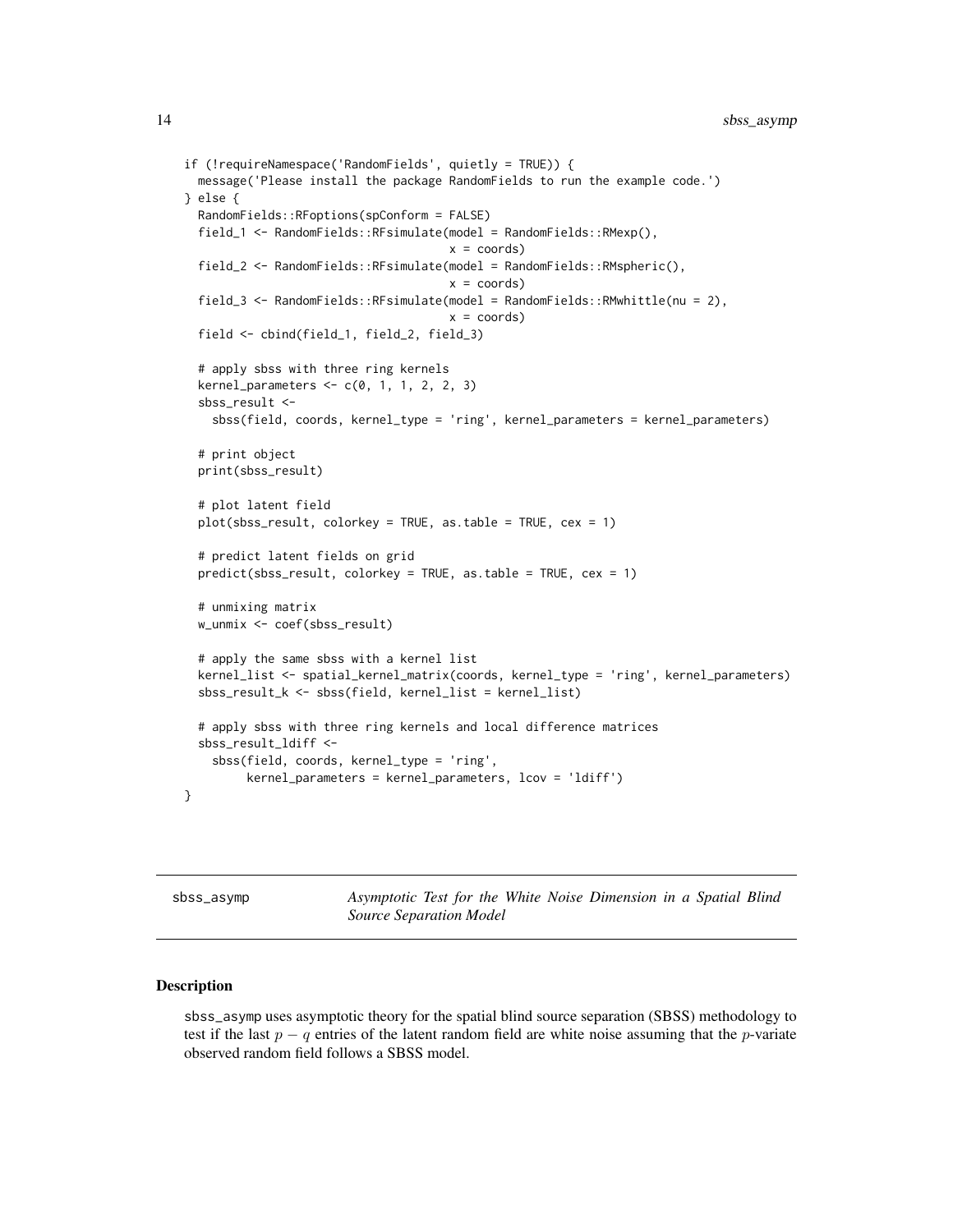## <span id="page-14-0"></span>sbss\_asymp 15

## Usage

```
sbss_asymp(x, ...)
## Default S3 method:
sbss_asymp(x, coords, q, kernel_parameters,
           kernel\_list = NULL, ...## S3 method for class 'SpatialPointsDataFrame'
sbss_asymp(x, ...)
## S3 method for class 'sf'
sbss_asymp(x, ...)
```
## Arguments

| $\mathsf{x}$      | either a numeric matrix of dimension $c(n, p)$ where the p columns correspond<br>to the entries of the random field and the n rows are the observations, an object<br>of class SpatialPointsDataFrame or an object of class sf. |  |
|-------------------|---------------------------------------------------------------------------------------------------------------------------------------------------------------------------------------------------------------------------------|--|
| coords            | a numeric matrix of dimension $c(n, 2)$ where each row represents the coordi-<br>nates of a point in the spatial domain. Only needed if x is a matrix and the<br>argument kernel_list is NULL.                                  |  |
| q                 | an integer between $\theta$ and $p - 1$ specifying the number of hypothetical signal com-<br>ponents (null hypothesis) in the latent random field.                                                                              |  |
| kernel_parameters |                                                                                                                                                                                                                                 |  |
|                   | a numeric vector that gives the parameters for the ring kernel function. At least<br>length of two, see details.                                                                                                                |  |
| kernel_list       | a list of spatial kernel matrices with dimension $c(n, n)$ , see details. Usually<br>computed by the function spatial_kernel_matrix.                                                                                            |  |
|                   | further arguments for the fast real joint diagonalization algorithm that jointly<br>diagonalizes the local covariance matrices. See details and frjd.                                                                           |  |

#### Details

This function uses the SBSS methodology in conjunction with local covariance matrices based on ring kernel functions to estimate the *p*-variate latent random field  $s = x^{wh}w$ , where  $x^{wh}$  is the whitened version of the data and  $w$  is the estimated unmixing matrix. The considered (adapted) local covariance matrices write as

$$
LCov^* = 1/(nF_n^{1/2}) \sum_{i,j} I(r_i < d_{i,j} \le r_o)(x(s_i) - \bar{x})(x(s_j) - \bar{x})'
$$

with

$$
F_n = 1/n \sum_{i,j} I(r_i < d_{i,j} \le r_o).
$$

Where  $d_{i,j} \ge 0$  correspond to the pairwise distances between coordinates,  $x(s_i)$  are the p random field values at location  $s_i$  (which is the i-th row of the argument x and the location corresponds to the i-th row of the argument coords) and  $\bar{x}$  is the sample mean vector. The function argument kernel\_parameters determines the parameters of the used ring kernel functions or alternatively a list of kernel matrices can be given with the argument kernel\_list, see [sbss](#page-9-1) for details.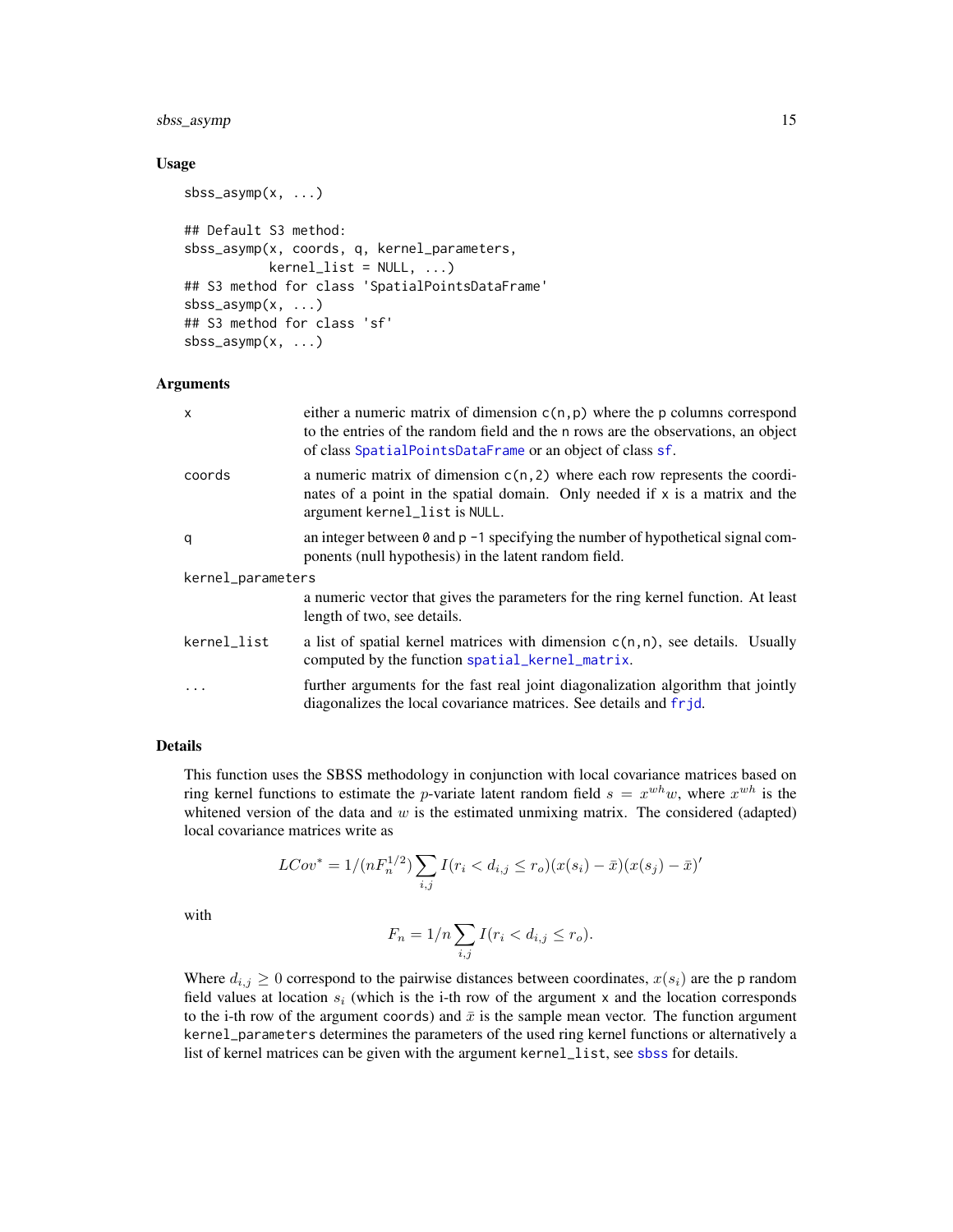The null hypothesis specified with the argument q states that the last  $p - q$  components of the estimated latent field are white noise. The method orders the components of the latent field by the order of the decreasing sums of squares of the corresponding (pseudo-)eigenvalues of the local covariance matrices produced by the joint diagonalization algorithm (or the eigendecomposition if only one local covariance matrix is used). Under the null the lower right  $(p - q) * (p - q)$  block matrices of the jointly diagonalized local covariance matrices equal zero matrices. Therefore, the sum of their squared norms  $m$  is used as test statistic.

This function conducts the hypothesis test using the asymptotic null distribution of  $m$ , a chi-squared distribution with  $k(p - q)(p - q + 1)/2$  degrees of freedom (k is the number jointly diagonalized local covariance matrices).

If more than one local covariance matrix is used sbss\_asymp jointly diagonalizes these matrices with the function [frjd](#page-0-0). ... provides arguments for frjd, useful arguments might be:

- eps: tolerance for convergence.
- maxiter: maximum number of iterations.

#### Value

sbss\_asymp returns a list of class 'sbss\_test' inheriting from the classes 'htest' and 'sbss' with the following entries:

| alternative  | a string containing the alternative hypothesis.                                                                                     |
|--------------|-------------------------------------------------------------------------------------------------------------------------------------|
| method       | a string which indicates which test methods was used.                                                                               |
| data.name    | a string specifying the name of the used data.                                                                                      |
| statistic    | the value of the test statistic.                                                                                                    |
| parameters   | degrees of freedom for the asymptotic chi-squared distribution of the test statis-<br>tic under the null hypothesis.                |
| p.value      | the p-value of the test.                                                                                                            |
| S            | object of $\text{class}(x)$ containing the estimated source random field.                                                           |
| coords       | coordinates of the observations. Is NULL if x was a matrix and the argument<br>kernel_list was not NULL at the sbss_asymp call.     |
| W            | estimated unmixing matrix.                                                                                                          |
| w_inv        | inverse of the estimated unmixing matrix.                                                                                           |
| d            | matrix of stacked (jointly) diagonalized local covariance matrices with dimen-<br>sion $c((length(kernet\_parameters) / 2)*p, p)$ . |
| $x_{mu}$     | columnmeans of x.                                                                                                                   |
| cov_inv_sqrt | square root of the inverse sample covariance matrix of x.                                                                           |

## References

Muehlmann, C., Bachoc, F., Nordhausen, K. and Yi, M. (2021), *Test of the Latent Dimension of a Spatial Blind Source Separation Model*, Submitted for publication. Preprint available at [https:](https://arxiv.org/abs/2011.01711) [//arxiv.org/abs/2011.01711](https://arxiv.org/abs/2011.01711).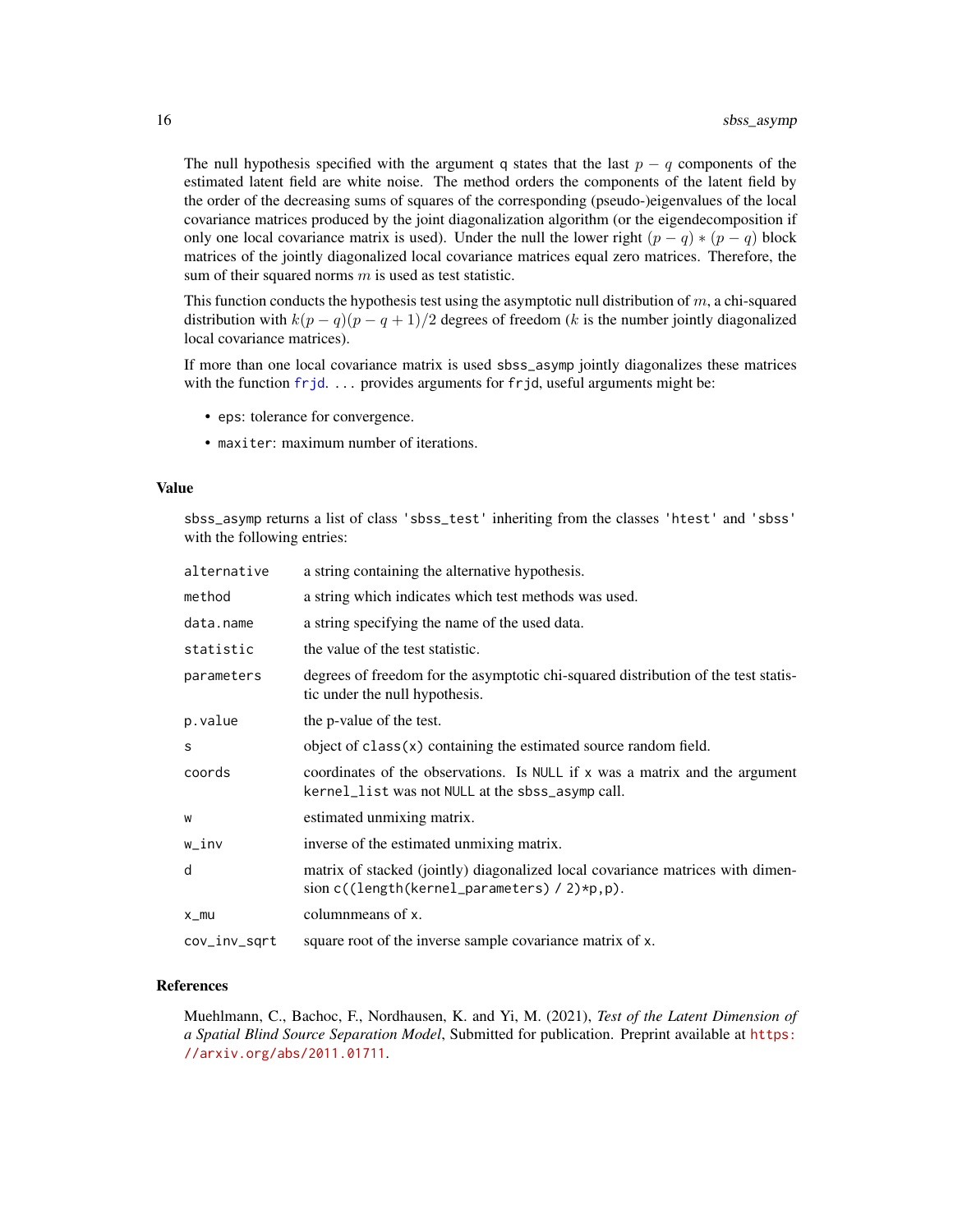## <span id="page-16-0"></span>sbss\_asymp 17

## See Also

```
sbss, spatial_kernel_matrix, local_covariance_matrix, sp, sf, frjd
```

```
# simulate coordinates
n < -1000coords \le- runif(n \neq 2) \neq 20
dim(coords) \leq c(n, 2)
# simulate random field
if (!requireNamespace('RandomFields', quietly = TRUE)) {
  message('Please install the package RandomFields to run the example code.')
} else {
  RandomFields::RFoptions(spConform = FALSE)
  field_1 <- RandomFields::RFsimulate(model = RandomFields::RMexp(),
                                      x = coords)
  field_2 <- RandomFields::RFsimulate(model = RandomFields::RMspheric(),
                                      x = coords)
  field_3 \le- rnorm(n)field_4 <- rnorm(n)
  latent_field <- cbind(field_1, field_2, field_3, field_4)
  mixing_matrix \leq matrix(rnorm(16), 4, 4)
  observed_field <- latent_field %*% t(mixing_matrix)
  # apply the asymptotic test for a hypothetical latent white noise dimension of q
  # q can lie between 0 and 3 in this case
  # using one ring kernel function and the null hypothesis q = 1asymp_res_1 <-
    sbss_asymp(observed_field, coords, q = 1, kernel_parameters = c(0, 1))
  # using two ring kernel functions and the null hypothesis q = 3asymp_res_2 <-
    sbss_asymp(observed_field, coords, q = 3, kernel_parameters = c(0, 1, 1, 2))
  # the result is of class sbss_test which is inherited from htest and sbss
  # print object (print method for an object of class htest)
  print(asymp_res_1)
  print(asymp_res_2)
  # plot latent field (plot method for an object of class sbss)
  plot(asymp_res_1, colorkey = TRUE, as.table = TRUE, cex = 1)
  # predict latent fields on grid (predict method for an object of class sbss)
  predict(asymp_res_1, colorkey = TRUE, as.table = TRUE, cex = 1)
  # unmixing matrix (coef method for an object of class sbss)
  w_unmix <- coef(asymp_res_1)
}
```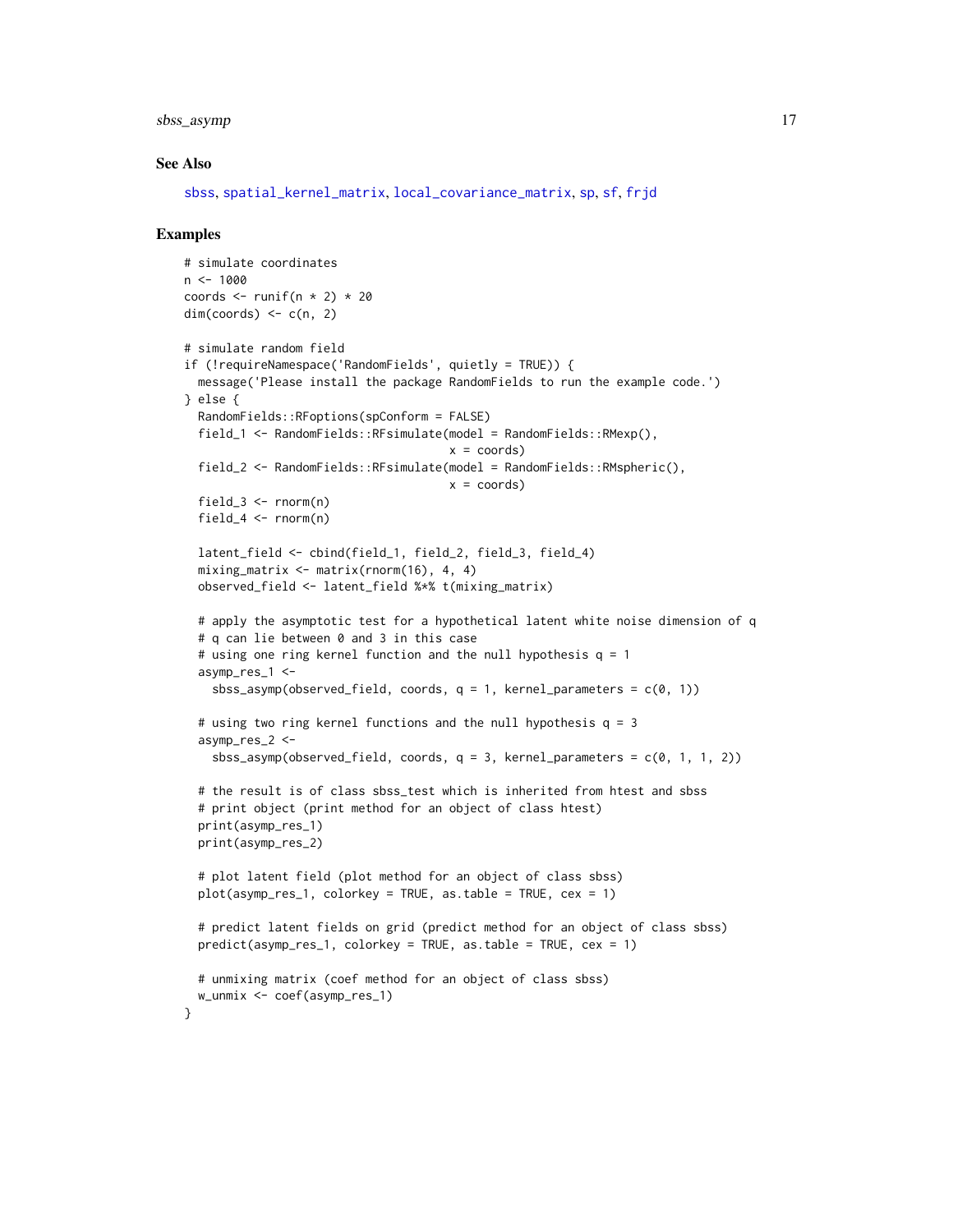<span id="page-17-1"></span><span id="page-17-0"></span>sbss\_boot *Different Bootstrap Tests for the White Noise Dimension in a Spatial Blind Source Separation Model*

## Description

sbss\_boot uses bootstrap tests for the spatial blind source separation (SBSS) methodology to test if the last  $p - q$  entries of the latent random field are white noise assuming that the p-variate observed random field follows a SBSS model.

## Usage

```
sbss\_boot(x, ...)## Default S3 method:
sbss_boot(x, coords, q, kernel_parameters,
          boot_method = c('permute', 'parametric'),
          n\_boot = 200, kernal\_list = NULL, ...## S3 method for class 'SpatialPointsDataFrame'
sbss\_boot(x, \ldots)## S3 method for class 'sf'
sbss\_boot(x, ...)
```
## Arguments

| $\boldsymbol{\mathsf{x}}$ | either a numeric matrix of dimension $c(n, p)$ where the p columns correspond<br>to the entries of the random field and the n rows are the observations, an object<br>of class SpatialPointsDataFrame or an object of class sf. |  |
|---------------------------|---------------------------------------------------------------------------------------------------------------------------------------------------------------------------------------------------------------------------------|--|
| coords                    | a numeric matrix of dimension $c(n, 2)$ where each row represents the coordi-<br>nates of a point in the spatial domain. Only needed if x is a matrix and the<br>argument kernel_list is NULL.                                  |  |
| q                         | an integer between $\theta$ and $p - 1$ specifying the number of hypothetical signal com-<br>ponents (null hypothesis) in the latent random field.                                                                              |  |
| kernel_parameters         |                                                                                                                                                                                                                                 |  |
|                           | a numeric vector that gives the parameters for the ring kernel function. At least<br>length of two, see details.                                                                                                                |  |
| boot_method               | a string indicating which bootstrap strategy is used, see details. Either 'permute'<br>(default) or 'parametric'.                                                                                                               |  |
| n_boot                    | positive integer specifying the number of bootstrap samples. Default is 200.                                                                                                                                                    |  |
| kernel_list               | a list of spatial kernel matrices with dimension $c(n, n)$ , see details. Usually<br>computed by the function spatial_kernel_matrix.                                                                                            |  |
|                           | further arguments for the fast real joint diagonalization algorithm that jointly<br>diagonalizes the local covariance matrices. See details and frjd.                                                                           |  |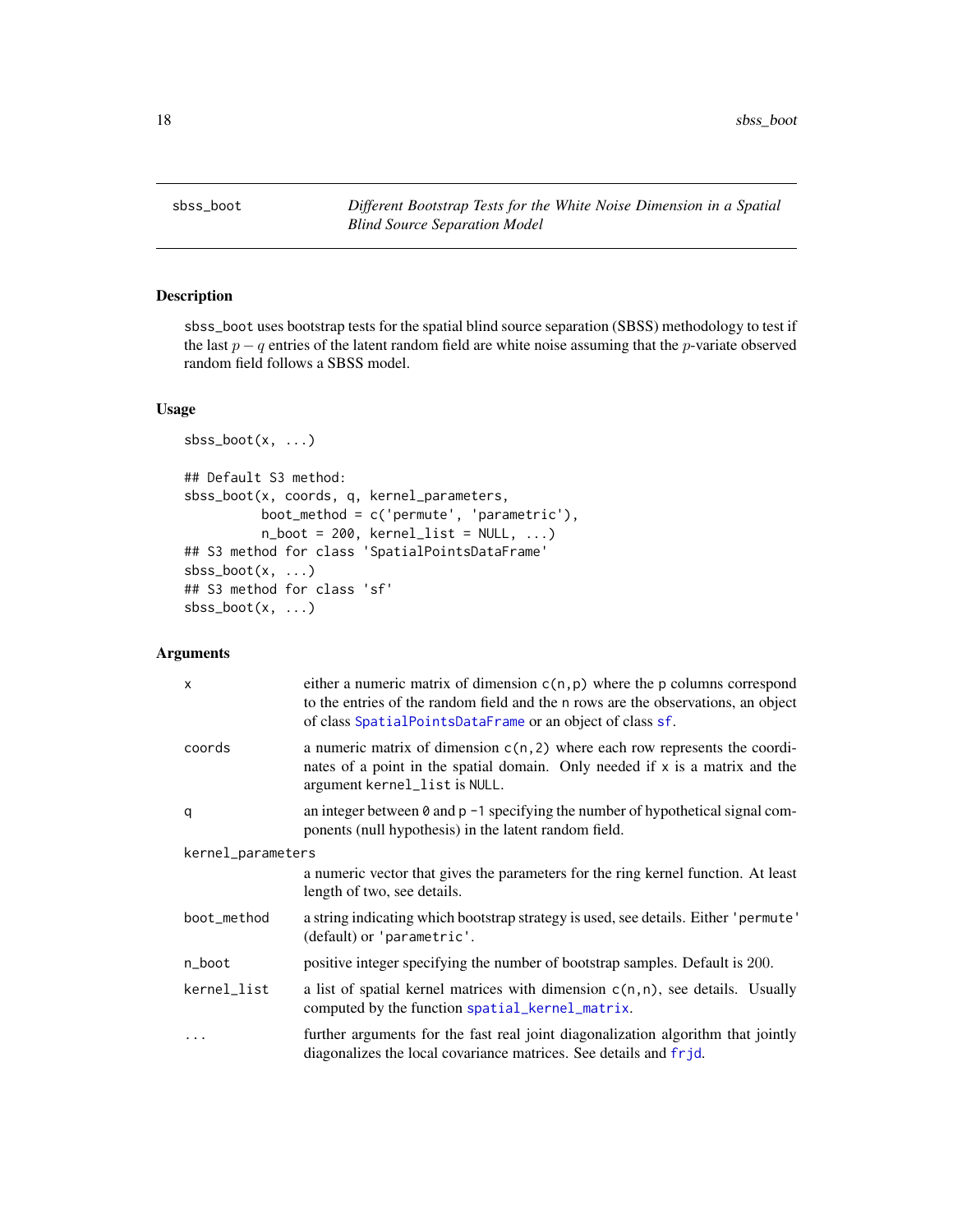### <span id="page-18-0"></span>Details

This function uses the SBSS methodology in conjunction with local covariance matrices based on ring kernel functions to estimate the *p*-variate latent random field  $s = x^{wh}w$ , where  $x^{wh}$  is the whitened version of the data and  $w$  is the estimated unmixing matrix. The considered (adapted) local covariance matrices write as

$$
LCov^* = 1/(nF_n^{1/2}) \sum_{i,j} I(r_i < d_{i,j} \le r_o)(x(s_i) - \bar{x})(x(s_j) - \bar{x})'
$$

with

$$
F_n = 1/n \sum_{i,j} I(r_i < d_{i,j} \le r_o).
$$

Where  $d_{i,j} \ge 0$  correspond to the pairwise distances between coordinates,  $x(s_i)$  are the p random field values at location  $s_i$  (which is the i-th row of the argument x and the location corresponds to the i-th row of the argument coords) and  $\bar{x}$  is the sample mean vector. The function argument kernel\_parameters determines the parameters of the used ring kernel functions or alternatively a list of kernel matrices can be given with the argument kernel\_list, see [sbss](#page-9-1) for details.

The null hypothesis specified with the argument q states that the last  $p - q$  components of the estimated latent field are white noise. The method orders the components of the latent field by the order of the decreasing sums of squares of the corresponding (pseudo-)eigenvalues of the local covariance matrices produced by the joint diagonalization algorithm (or the eigendecomposition if only one local covariance matrix is used). Under the null the lower right  $(p - q) * (p - q)$  block matrices of the jointly diagonalized local covariance matrices equal zero matrices. Therefore, the sum of their squared norms  $m$  is used as test statistic for the bootstrap based inference methods described below.

- 1. Compute the test statistic  $m$  based on the original data  $x$ .
- 2. The estimated latent field s (its dimension is  $c(n,p)$ ) is split into the signal part (first q columns) and the white noise part (last p -q columns).
- 3. Replace the noise part by a bootstrap sample drawn based on one of the two strategies described below.
- 4. Recombine the signal part and resampled noise part by concatenating the columns leading to  $s^{bs}$  and back-transform it by  $x^{bs} = s^{bs}w^{-1}$ .
- 5. Compute the test statistic  $m^{bs}$  based on  $x^{bs}$ .
- 6. Repeat Step 2 5 for a total amount of n\_boot times (default is 200) and the p-value of the bootstrap test is computed by

$$
(sum(m > m^{bs}) + 1)/(n_{boot} + 1).
$$

The argument boot\_method (default is "permute") specifies the used resample strategy. The two following strategies are implemented:

- boot\_method = "permute": This strategy is non-parametric. It draws each bootstrap sample from the vector of all  $n(p - q)$  observed hypothetical white noise observations.
- boot\_method = "parametric": This is parametric. Each bootstrap sample is drawn independently and identically from the standard normal distribution.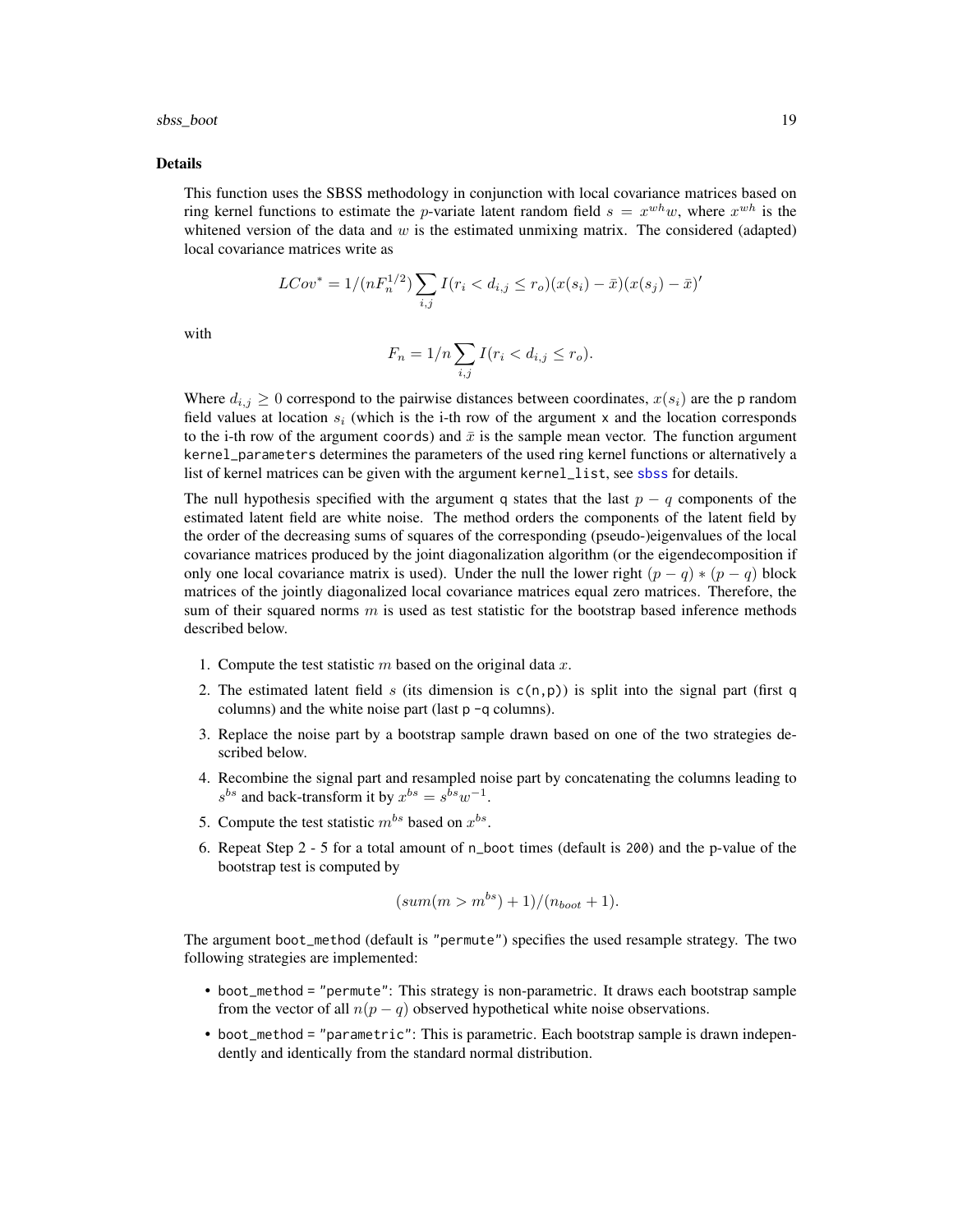<span id="page-19-0"></span>If more than one local covariance matrix is used sbss\_boot jointly diagonalizes these matrices with the function [frjd](#page-0-0). ... provides arguments for frjd, useful arguments might be:

- eps: tolerance for convergence.
- maxiter: maximum number of iterations.

#### Value

sbss\_boot returns a list of class 'sbss\_test' inheriting from the classes 'htest' and 'sbss' with the following entries:

| alternative  | a string containing the alternative hypothesis.                                                                                     |
|--------------|-------------------------------------------------------------------------------------------------------------------------------------|
| method       | a string which indicates which test methods was used.                                                                               |
| data.name    | a string specifying the name of the used data.                                                                                      |
| statistic    | the value of the test statistic.                                                                                                    |
| parameters   | a integer specifying the number of generated bootstrap samples (the value of the<br>argument n_boot).                               |
| p.value      | the p-value of the test.                                                                                                            |
| S            | object of $\text{class}(x)$ containing the estimated source random field.                                                           |
| coords       | coordinates of the observations. Is NULL if x was a matrix and the argument<br>kernel_list was not NULL at the sbss_boot call.      |
| W            | estimated unmixing matrix.                                                                                                          |
| w_inv        | inverse of the estimated unmixing matrix.                                                                                           |
| d            | matrix of stacked (jointly) diagonalized local covariance matrices with dimen-<br>sion $c((length(kernet\_parameters) / 2)*p, p)$ . |
| x_mu         | columnmeans of x.                                                                                                                   |
| cov_inv_sqrt | square root of the inverse sample covariance matrix of x.                                                                           |

## References

Muehlmann, C., Bachoc, F., Nordhausen, K. and Yi, M. (2021), *Test of the Latent Dimension of a Spatial Blind Source Separation Model*, Submitted for publication. Preprint available at [https:](https://arxiv.org/abs/2011.01711) [//arxiv.org/abs/2011.01711](https://arxiv.org/abs/2011.01711).

## See Also

[sbss](#page-9-1), [spatial\\_kernel\\_matrix](#page-30-1), [local\\_covariance\\_matrix](#page-3-1), [sp](#page-0-0), [sf](#page-0-0), [frjd](#page-0-0)

```
# simulate coordinates
n < -1000coords \le runif(n \neq 2) \neq 20
dim(coords) < -c(n, 2)# simulate random field
if (!requireNamespace('RandomFields', quietly = TRUE)) {
```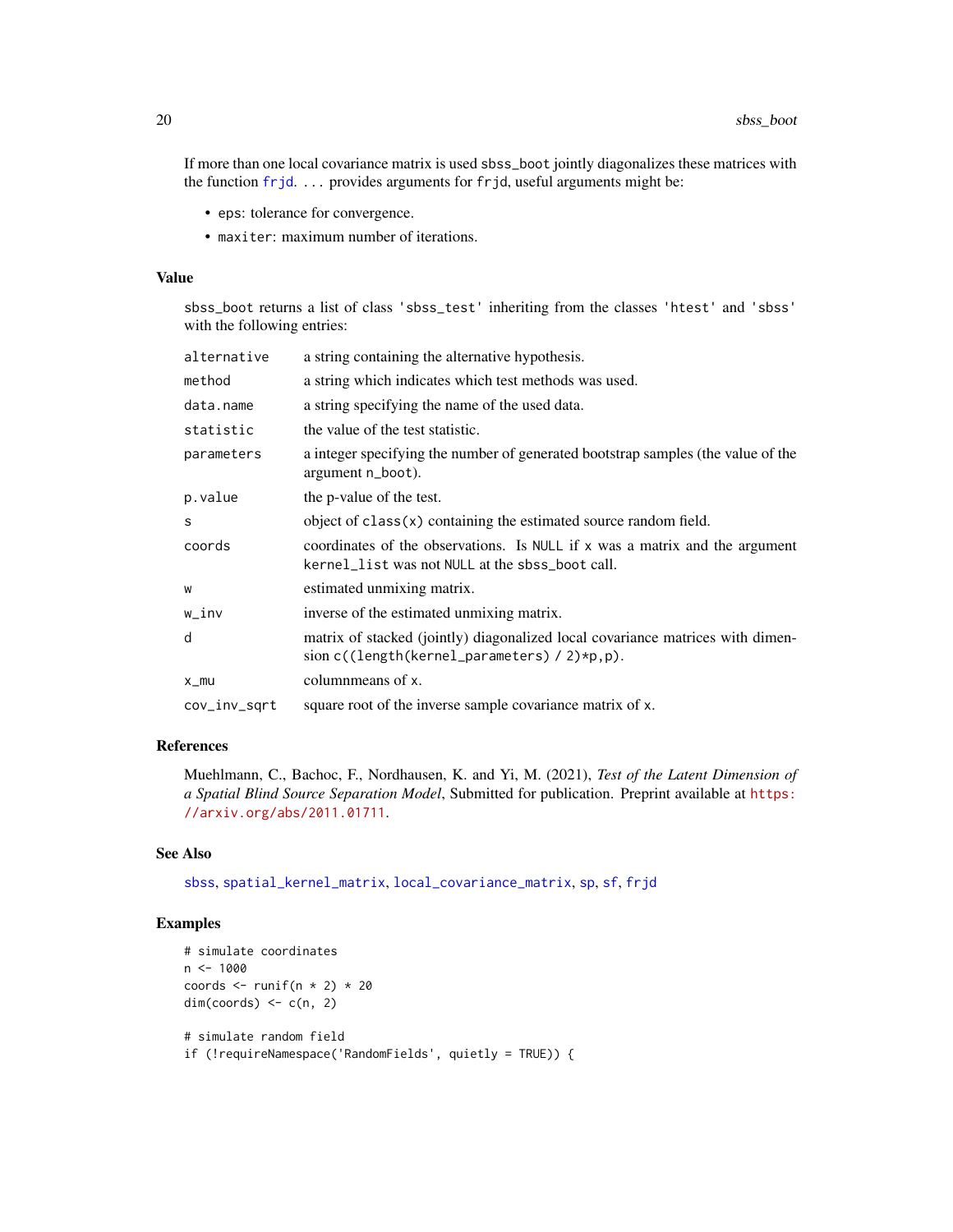```
message('Please install the package RandomFields to run the example code.')
} else {
 RandomFields::RFoptions(spConform = FALSE)
 field_1 <- RandomFields::RFsimulate(model = RandomFields::RMexp(),
                                      x = coords)
 field_2 <- RandomFields::RFsimulate(model = RandomFields::RMspheric(),
                                      x = coords)
 field_3 \le- rnorm(n)field_4 <- rnorm(n)
 latent_field <- cbind(field_1, field_2, field_3, field_4)
 mixing_matrix <- matrix(rnorm(16), 4, 4)
 observed_field <- latent_field %*% t(mixing_matrix)
 # apply the bootstrap tests for a hypothetical latent white noise dimension of q
 # q can lie between 0 and 3 in this case
 # using one ring kernel function with the permute strategy
 # and the null hypothesis q = 1boot_res_1 <-
    sbss_boot(observed_field, coords, q = 1, kernel_parameters = c(0, 1),
              boot_method = 'permute', n_boot = 100)
 # using two one ring kernel function with the parametric strategy
  # and the null hypothesis q = 3
 boot_res_2 <-
    sbss_boot(observed_field, coords, q = 3, kernel_parameters = c(0, 1, 1, 2),
              boot\_method = 'parametric', n\_boot = 100)# the result is of class sbss_test which is inherited from htest and sbss
 # print object (print method for an object of class htest)
 print(boot_res_1)
 print(boot_res_2)
 # plot latent field (plot method for an object of class sbss)
 plot(boot_res_1, colorkey = TRUE, as.table = TRUE, cex = 1)
 # predict latent fields on grid (predict method for an object of class sbss)
 predict(boot_res_1, colorkey = TRUE, as.table = TRUE, cex = 1)
 # unmixing matrix (coef method for an object of class sbss)
 w_unmix <- coef(boot_res_1)
```
}

<span id="page-20-1"></span>snss\_jd *Spatial Non-Stationary Source Separation Joint Diagonalization*

## **Description**

snss\_jd estimates the unmixing matrix assuming a spatial non-stationary source separation model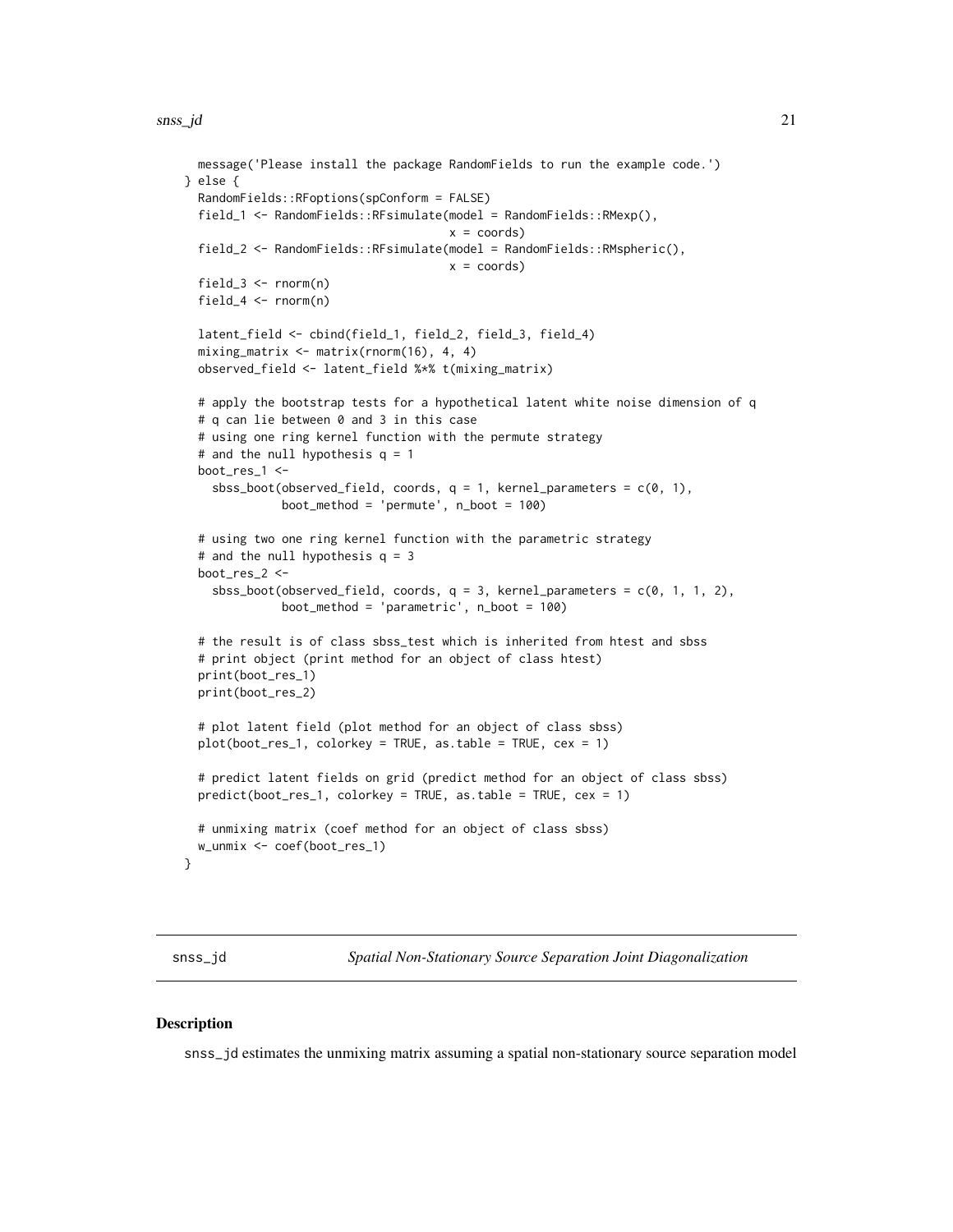<span id="page-21-0"></span>implying non-constant covariance by jointly diagonalizing at least two covariance matrices computed for corresponding different sub-domains.

#### Usage

```
snss_jd(x, \ldots)
## Default S3 method:
snss_jd(x, coords, n_block, ordered = TRUE, \ldots)
## S3 method for class 'list'
snssjd(x, coords, ordered = TRUE, ...)## S3 method for class 'SpatialPointsDataFrame'
snss_jd(x, ...)
## S3 method for class 'sf'
snss_jd(x, ...)
```
## Arguments

| $\times$ | either a numeric matrix of dimension $c(n, p)$ where the p columns correspond<br>to the entries of the random field and the n rows are the observations, a list of<br>length K defining the subdivision of the domain, an object of class sf or an object<br>of class SpatialPointsDataFrame. |
|----------|-----------------------------------------------------------------------------------------------------------------------------------------------------------------------------------------------------------------------------------------------------------------------------------------------|
| coords   | a numeric matrix of dimension $c(n, 2)$ when x is a matrix where each row rep-<br>resents the sample location of a point in the spatial domain or a list of length K<br>if x is a list which defines the subdivision of the domain. Not needed otherwise.                                     |
| n_block  | an integer defining the subdivision of the domain. See details.                                                                                                                                                                                                                               |
| ordered  | logical. If TRUE the entries of the latent field are ordered by the sum of squared<br>pseudo-eigenvalues of the diagonalized sub-domain covariance matrices. De-<br>fault is TRUE.                                                                                                            |
|          | further arguments for the fast real joint diagonalization algorithm that jointly<br>diagonalizes the sub-domain covariance matrices. See details and frid.                                                                                                                                    |

## Details

This function assumes that the random field  $x$  is formed by

$$
x(t) = As(t) + b,
$$

where A is the deterministic  $p \times p$  mixing matrix, b is the p-dimensional location vector, x is the observable *p*-variate random field given by the argument  $x$ ,  $t$  are the spatial locations given by the argument coords and  $s$  is the latent  $p$ -variate random field assumed to consist of uncorrelated entries that have zero mean but non-constant variances. This function aims to recover  $s$  by

$$
W(x(t)-\bar{x}),
$$

where W is the  $p \times p$  unmixing matrix and  $\bar{x}$  is the sample mean. The function does this by splitting the given spatial domain into n\_block^2 equally sized rectangular sub-domains and jointly diagonalizing the corresponding covariance matrices for all sub-domains.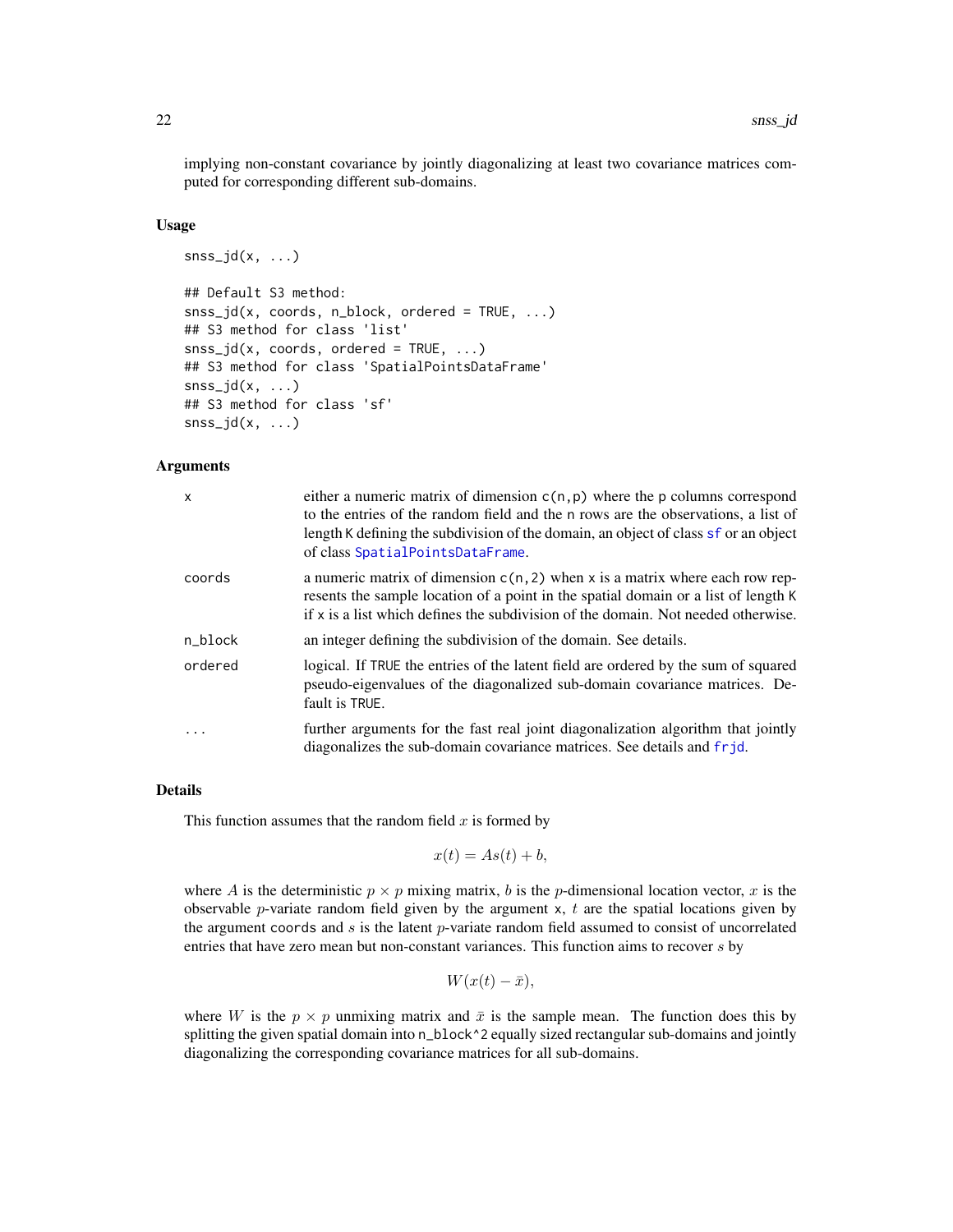#### <span id="page-22-0"></span>snss\_jd 23

Alternatively the domain subdivision can be defined by providing lists of length K for the arguments x and coords where the first list entries correspond to the values and coordinates of the first subdomain and the second entries to the values and coordinates of the second sub-domain, etc..

snss\_jd jointly diagonalizes the covariance matrices for each sub-domain with the function [frjd](#page-0-0). ... provides arguments for frjd, useful arguments might be:

- eps: tolerance for convergence.
- maxiter: maximum number of iterations.

## Value

Similarly as [sbss](#page-9-1) the function snss\_jd returns a list of class 'snss' and 'sbss' with the following entries:

| S            | object of $\text{class}(x)$ containing the estimated source random field.                                                                                              |
|--------------|------------------------------------------------------------------------------------------------------------------------------------------------------------------------|
| coords       | coordinates of the observations. Only given if x is a matrix or list.                                                                                                  |
| W            | estimated unmixing matrix.                                                                                                                                             |
| w_inv        | inverse of the estimated unmixing matrix.                                                                                                                              |
| d            | matrix of stacked (jointly) diagonalized sub-domain covariance matrices with<br>dimension $c(n_block^2*p, p)$ or $c(K*p, p)$ if x and coords are lists of length<br>К. |
| x_mu         | columnmeans of x.                                                                                                                                                      |
| cov_inv_sqrt | square root of the inverse sample covariance matrix of x.                                                                                                              |

#### References

Muehlmann, C., Bachoc, F. and Nordhausen, K. (2021), *Blind Source Separation for Non-Stationary Random Fields*, Submitted for publication. Preprint available at [https://arxiv.org/abs/2107.](https://arxiv.org/abs/2107.01916) [01916](https://arxiv.org/abs/2107.01916).

## See Also

[sbss](#page-9-1), [sp](#page-0-0), [sf](#page-0-0)

```
# simulate coordinates
n < -1000coords \le runif(n \neq 2) \neq 20
dim(coords) < -c(n, 2)# simulate random field
field_1 <- rnorm(n)
field_2 <- 2 * sin(pi / 20 * coords[, 1]) * rnorm(n)
field_3 <- rnorm(n) * (coords[, 1] < 10) + rnorm(n, 0, 3) * (coords[, 1] >= 10)
latent_field <- cbind(field_1, field_2, field_3)
mixing_matrix <- matrix(rnorm(9), 3, 3)
observed_field <- latent_field
```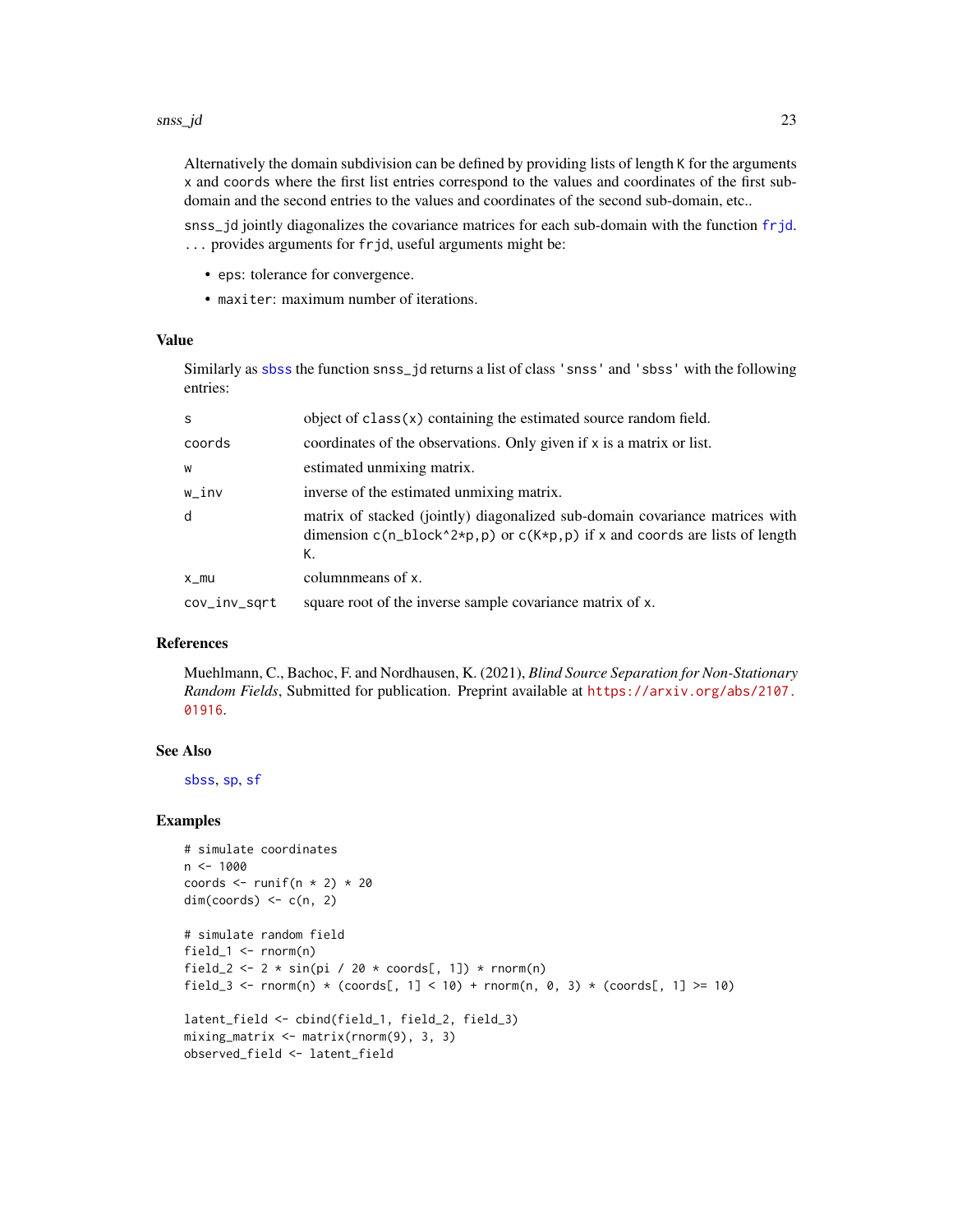```
observed_field_sp <- sp::SpatialPointsDataFrame(coords = coords,
                                                data = data.frame(observed_field))
sp::spplot(observed_field_sp, colorkey = TRUE, as.table = TRUE, cex = 1)
# apply snss_jd with 4 sub-domains
res_4 <- snss_jd(observed_field, coords, n_block = 2)
JADE::MD(W.hat = coef(res_4), A = mixing_matrix)# apply snss_jd with 9 sub-domains
res_9 <- snss_jd(observed_field, coords, n_block = 3)
JADE::MD(W.hat = coef(res_9), A = mixing_matrix)cor(res_9$s, latent_field)
# print object
print(res_4)
# plot latent field
plot(res_4, colorkey = TRUE, as.table = TRUE, cex = 1)
# predict latent fields on grid
predict(res_4, colorkey = TRUE, as_table = TRUE, cex = 1)# unmixing matrix
w_unmix <- coef(res_4)
# apply snss_jd with SpatialPointsDataFrame object
res_4_sp <- snss_jd(observed_field_sp, n_block = 2)
# apply with list arguments
# first axis split by 5
# second axis split by 10
# results in 4 sub-domains
flag_x \le coords[, 1] \le 5
flag_y <- \text{coords}[, 2] < 10
coords_list <- list(coords[flag_x & flag_y, ],
                    coords[!flag_x & flag_y, ],
                    coords[flag_x & !flag_y, ],
                    coords[!flag_x & !flag_y, ])
field_list <- list(observed_field[flag_x & flag_y, ],
                   observed_field[!flag_x & flag_y, ],
                   observed_field[flag_x & !flag_y, ],
                   observed_field[!flag_x & !flag_y, ])
plot(coords, col = 1)
points(coords_list[[2]], col = 2)
points(coords_list[[3]], col = 3)
points(coords_list[[4]], col = 4)
res_list <- snss_jd(x = field_list,
                    coords = coords_list)
plot(res_list, colorkey = TRUE, as.table = TRUE, cex = 1)
JADE::MD(W.hat = coef(res_list), A = mixing_matrix)
```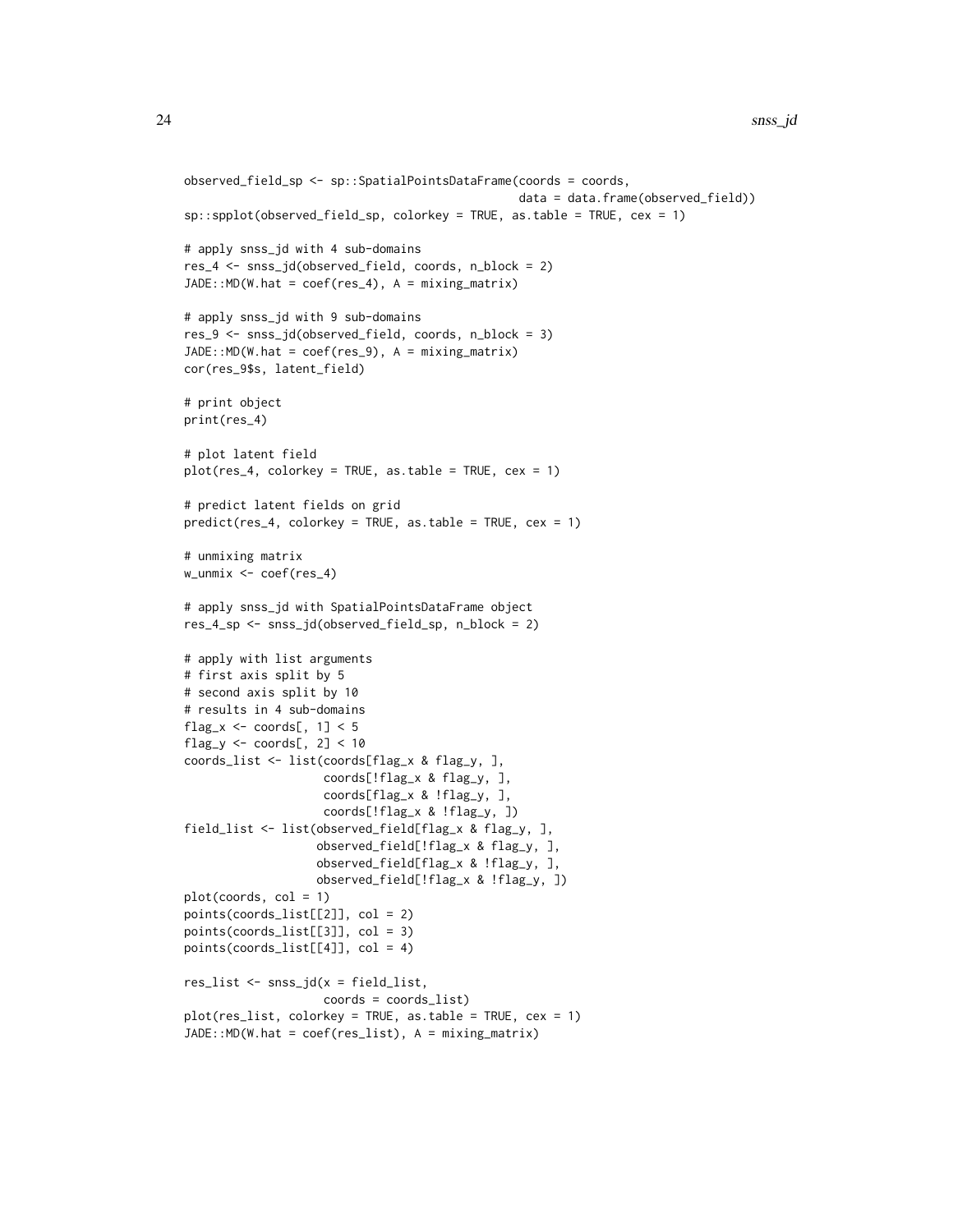<span id="page-24-1"></span><span id="page-24-0"></span>snss\_sd *Spatial Non-Stationary Source Separation Simultaneous Diagonalization*

## Description

snss\_sd estimates the unmixing matrix assuming a spatial non-stationary source separation model implying non-constant covariance by simultaneously diagonalizing two covariance matrices computed for two corresponding different sub-domains.

#### Usage

```
snsss\_sd(x, \ldots)## Default S3 method:
snss_sd(x, coords, direction = c('x', 'y'),
     ordered = TRUE, ...)
## S3 method for class 'list'
snss_sdd(x, coords, ordered = TRUE, ...)## S3 method for class 'SpatialPointsDataFrame'
snsss\_sd(x, \ldots)## S3 method for class 'sf'
snsss\_sd(x, \ldots)
```
## Arguments

| $\mathsf{x}$ | either a numeric matrix of dimension $c(n, p)$ where the p columns correspond<br>to the entries of the random field and the n rows are the observations, a list of<br>length two defining the subdivision of the domain, an object of class sf or an<br>object of class SpatialPointsDataFrame. |
|--------------|-------------------------------------------------------------------------------------------------------------------------------------------------------------------------------------------------------------------------------------------------------------------------------------------------|
| coords       | a numeric matrix of dimension $c(n, 2)$ when x is a matrix where each row rep-<br>resents the sample location of a point in the spatial domain or a list of length two<br>if x is a list which defines the subdivision of the domain. Not needed otherwise.                                     |
| direction    | a string indicating on which coordinate axis the domain is halved. Either 'x'<br>(default) or $'v'$ .                                                                                                                                                                                           |
| ordered      | logical. If TRUE the entries of the latent field are ordered according to the de-<br>creasingly ordered eigenvalues. Default is TRUE.                                                                                                                                                           |
| $\cdots$     | further arguments to be passed to or from methods.                                                                                                                                                                                                                                              |

#### Details

This function assumes that the random field  $x$  is formed by

$$
x(t) = As(t) + b,
$$

where A is the deterministic  $p \times p$  mixing matrix, b is the p-dimensional location vector, x is the observable *p*-variate random field given by the argument x,  $t$  are the spatial locations given by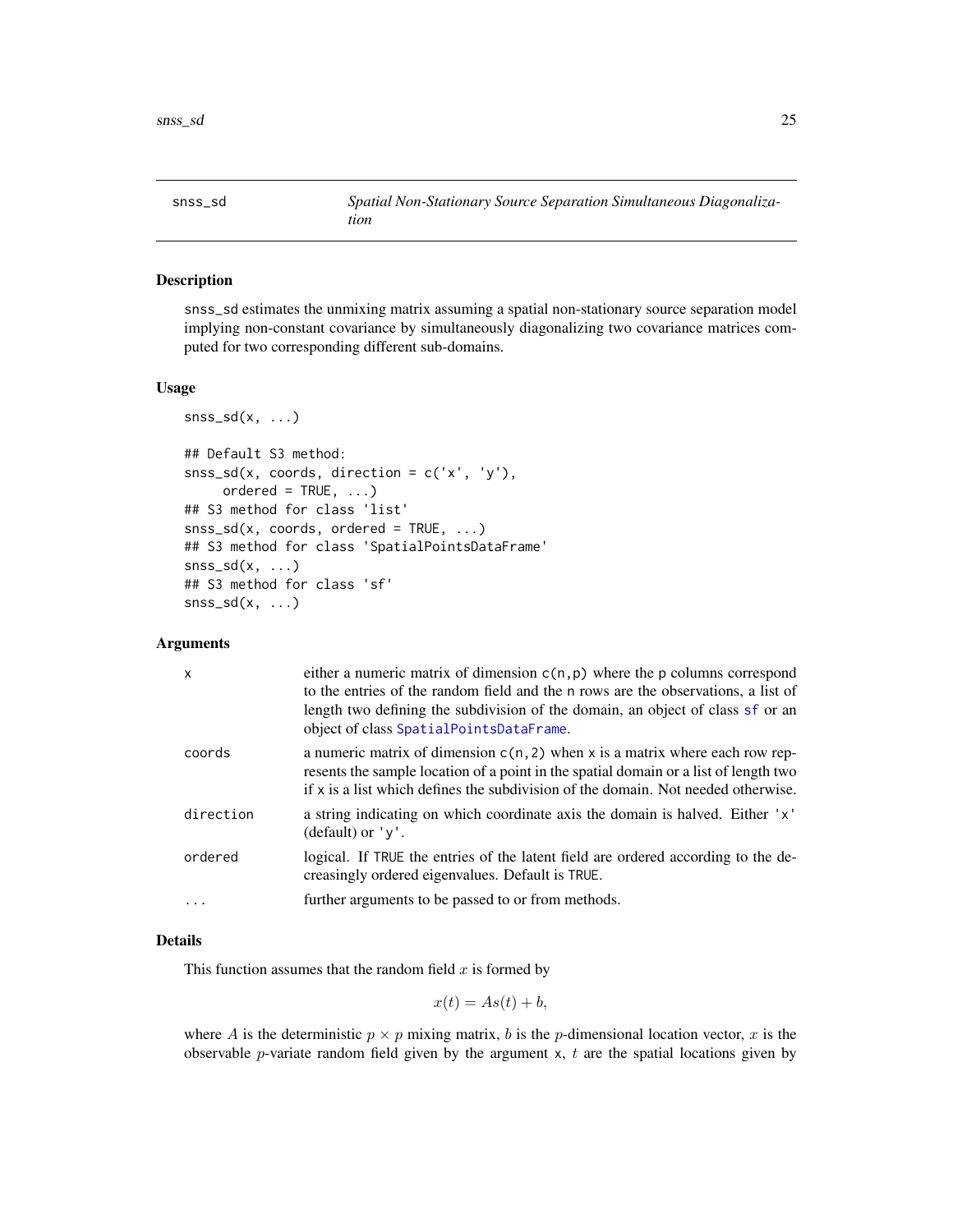<span id="page-25-0"></span>the argument coords and  $s$  is the latent  $p$ -variate random field assumed to consist of uncorrelated entries that have zero mean but non-constant variances. This function aims to recover s by

 $W(x(t)-\bar{x}),$ 

where W is the  $p \times p$  unmixing matrix and  $\bar{x}$  is the sample mean. The function does this by splitting the given spatial domain in half according to the first coordinate (argument direction equals 'x') or the second coodinate (argument direction equals 'y') and simultaneously diagonalizing the sample covariance matrices for each of the two sub-domains.

Alternatively the domain subdivison can be defined by providing lists of length two for the arguments x and coords where the first list entries correspond to the values and coordinates of the first sub-domain and the second entries to the values and coordinates of the second sub-domain.

## Value

Similarly as [sbss](#page-9-1) the function snss\_sd returns a list of class 'snss' and 'sbss' with the following entries:

| S            | object of $\text{class}(x)$ containing the estimated source random field.     |
|--------------|-------------------------------------------------------------------------------|
| coords       | coordinates of the observations. Only given if x is a matrix or list.         |
| W            | estimated unmixing matrix.                                                    |
| w_inv        | inverse of the estimated unmixing matrix.                                     |
| d            | diagonal matrix containing the eigenvalues of the eigendecomposition.         |
| x_mu         | columnmeans of x.                                                             |
| cov_inv_sqrt | square root of the inverse sample covariance matrix for the first sub-domain. |

## References

Muehlmann, C., Bachoc, F. and Nordhausen, K. (2021), *Blind Source Separation for Non-Stationary Random Fields*, Submitted for publication. Preprint available at [https://arxiv.org/abs/2107.](https://arxiv.org/abs/2107.01916) [01916](https://arxiv.org/abs/2107.01916).

## See Also

[sbss](#page-9-1), [sp](#page-0-0), [sf](#page-0-0)

```
# simulate coordinates
n < -1000coords \le runif(n \neq 2) \neq 20
dim(coords) \leq c(n, 2)# simulate random field
field_1 <- rnorm(n)
field_2 <- 2 * sin(pi / 20 * coords[, 1]) * rnorm(n)
field_3 <- rnorm(n) * (coords[, 1] < 10) + rnorm(n, 0, 3) * (coords[, 1] >= 10)
latent_field <- cbind(field_1, field_2, field_3)
```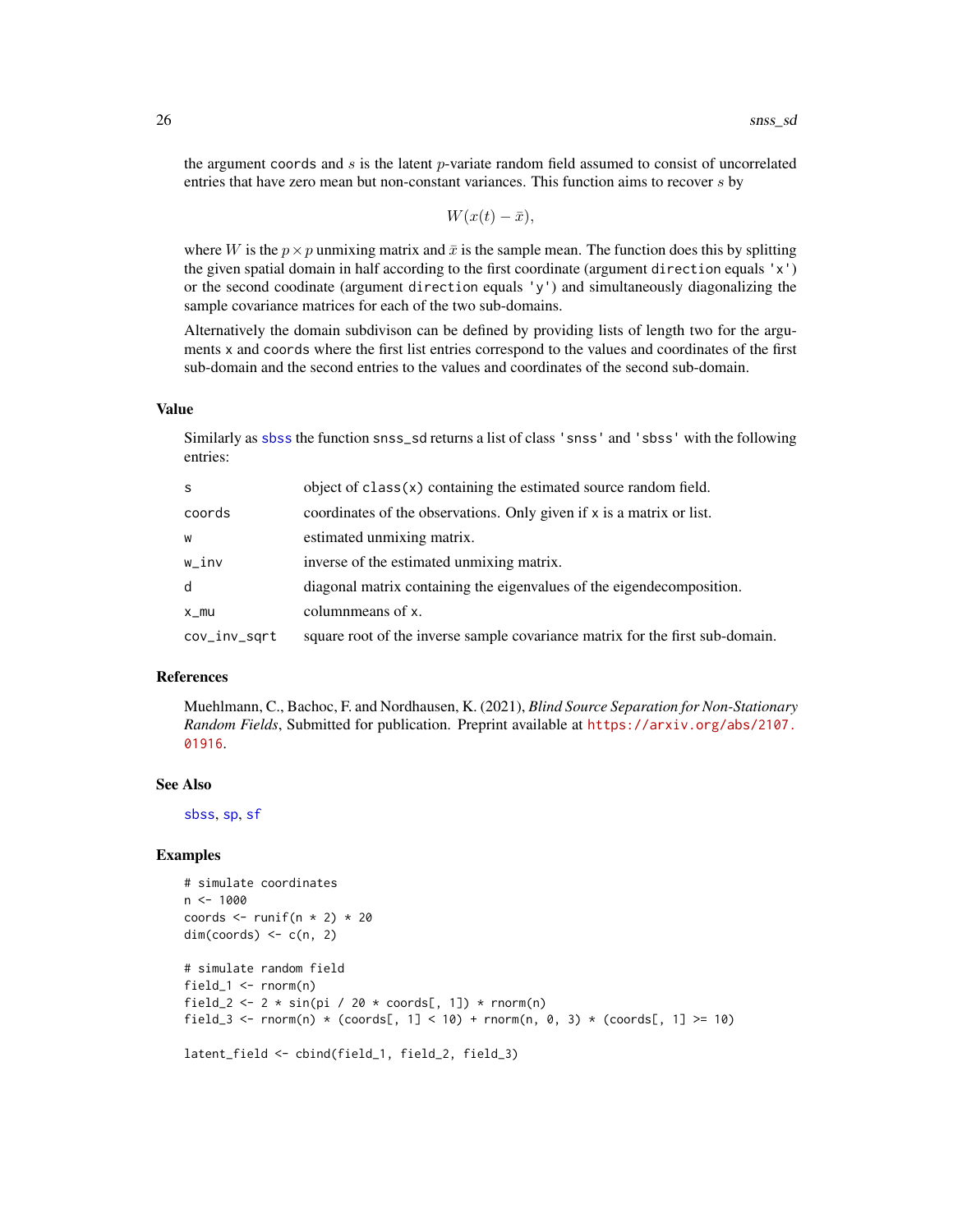#### <span id="page-26-0"></span>snss\_sjd 27

```
mixing_matrix <- matrix(rnorm(9), 3, 3)
observed_field <- latent_field
observed_field_sp <- sp::SpatialPointsDataFrame(coords = coords,
                                              data = data.frame(observed_field))
sp::spplot(observed_field_sp, colorkey = TRUE, as.table = TRUE, cex = 1)
# apply snss_sd with split in x
res_x <- snss_sd(observed_field, coords, direction = 'x')
JADE::MD(W.hat = coef(res_x), A = mixing_matrix)# apply snss_sd with split in y
# should be much worse as field shows only variation in x
res_y <- snss_sd(observed_field, coords, direction = 'y')
JADE::MD(W.hat = coef(res_y), A = mixing_matrix)# print object
print(res_x)
# plot latent field
plot(res_x, colorkey = TRUE, as.table = TRUE, cex = 1)
# predict latent fields on grid
predict(res_x, colorkey = TRUE, as.table = TRUE, cex = 1)
# unmixing matrix
w_unmix <- coef(res_x)
# apply snss_sd with SpatialPointsDataFrame object
res_x_sp <- snss_sd(observed_field_sp, direction = 'x')
# apply with list arguments
# first axis split by 5
flag_coords \le coords[, 1] \le 5
coords_list <- list(coords[flag_coords, ],
                    coords[!flag_coords, ])
field_list <- list(observed_field[flag_coords, ],
                   observed_field[!flag_coords, ])
plot(coords, col = flag_coords + 1)
res_list <- snss_sd(x = field_list,
                    coords = coords_list)
plot(res_list, colorkey = TRUE, as.table = TRUE, cex = 1)
JADE::MD(W.hat = coef(res_list), A = mixing_matrix)
```
<span id="page-26-1"></span>snss\_sjd *Spatial Non-Stationary Source Separation Spatial Joint Diagonalization*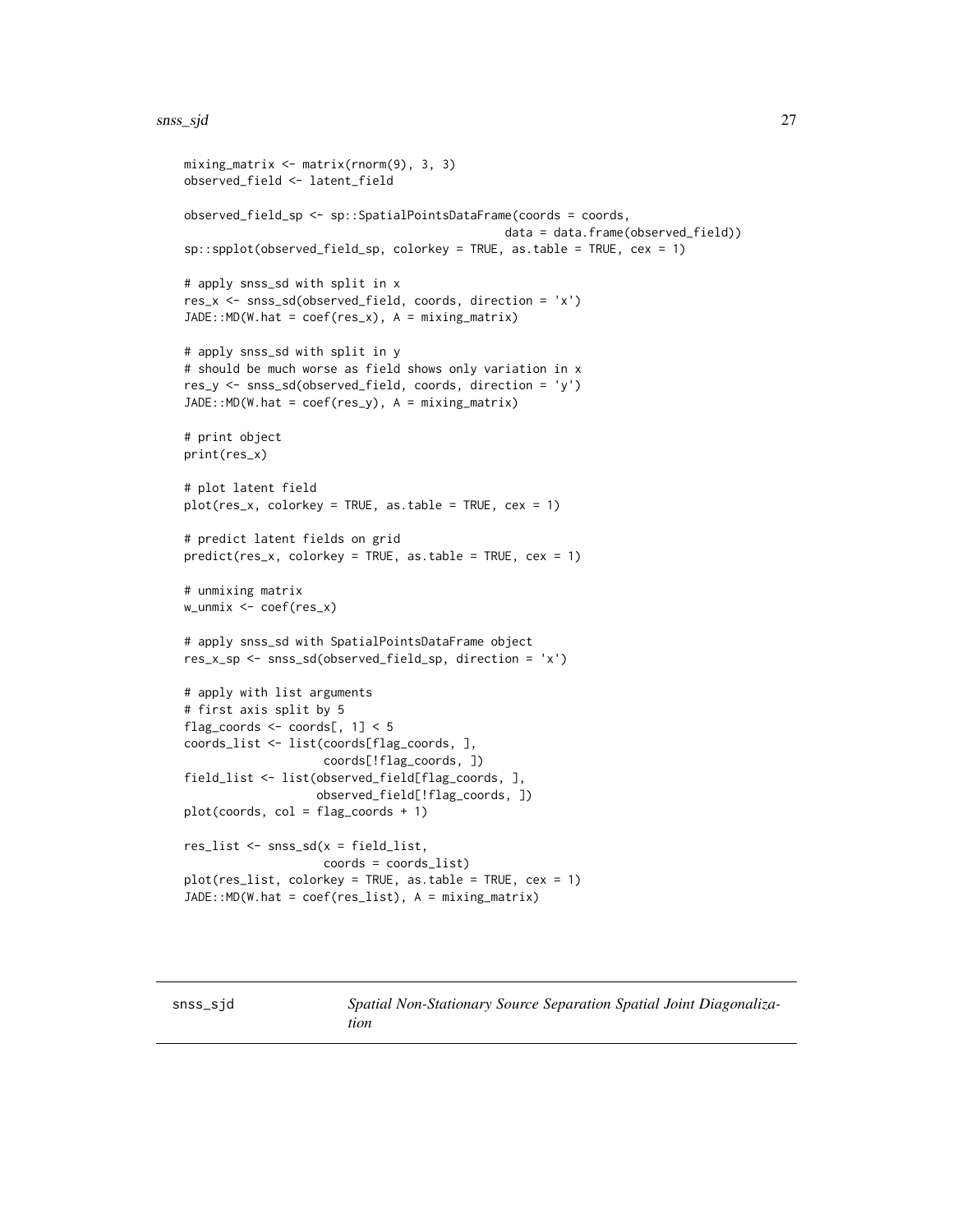## <span id="page-27-0"></span>Description

snss\_sjd estimates the unmixing matrix assuming a spatial non-stationary source separation model implying non-constant (spatial) covariance by jointly diagonalizing several covariance and/or spatial covariance matrices computed for a subdivision of the spatial domain into at least two subdomains.

## Usage

```
snsss\_sjd(x, \ldots)
```

```
## Default S3 method:
snss_sjd(x, coords, n_block, kernel_type = c('ring', 'ball', 'gauss'),
    kernel_parameters, with_cov = TRUE, lcov = c('lcov', 'ldiff', 'lcov_norm'),
    ordered = TRUE, ...)
## S3 method for class 'list'
snss_sjd(x, coords, kernel_type = c('ring', 'ball', 'gauss'),
    kernel_parameters, with_cov = TRUE, lcov = c('lcov', 'ldiff', 'lcov_norm'),
     ordered = TRUE, ...)
## S3 method for class 'SpatialPointsDataFrame'
snsss\_sjd(x, \ldots)## S3 method for class 'sf'
snsss\_sjd(x, \ldots)
```
## Arguments

| $\mathsf{x}$      | either a numeric matrix of dimension $c(n, p)$ where the p columns correspond<br>to the entries of the random field and the n rows are the observations, a list of<br>length K defining the subdivision of the domain, an object of class sf or an object<br>of class SpatialPointsDataFrame. |  |
|-------------------|-----------------------------------------------------------------------------------------------------------------------------------------------------------------------------------------------------------------------------------------------------------------------------------------------|--|
| coords            | a numeric matrix of dimension $c(n, 2)$ when x is a matrix where each row rep-<br>resents the sample location of a point in the spatial domain or a list of length K<br>if x is a list which defines the subdivision of the domain. Not needed otherwise.                                     |  |
| n_block           | either be an integer defining the subdivision of the domain, 'x' or 'y'. See<br>details.                                                                                                                                                                                                      |  |
| kernel_type       | a string indicating which kernel function to use. Either 'ring' (default), 'ball'<br>or 'gauss'.                                                                                                                                                                                              |  |
| kernel_parameters |                                                                                                                                                                                                                                                                                               |  |
|                   | a numeric vector that gives the parameters for the kernel function. At least length<br>of one for 'ball' and 'gauss' or two for 'ring' kernel, see details.                                                                                                                                   |  |
| with_cov          | logical. If TRUE not only spatial covariance matrices but also the sample covari-<br>ances matrices for each sub-domain are considered in the joint diagonalization<br>procedure. Default is TRUE.                                                                                            |  |
| $1$ cov           | a string indicating which type of local covariance matrix to use. Either 'lcov'<br>(default), '1diff' or '1cov_norm'. See sbss_asymp for details on the latter<br>option.                                                                                                                     |  |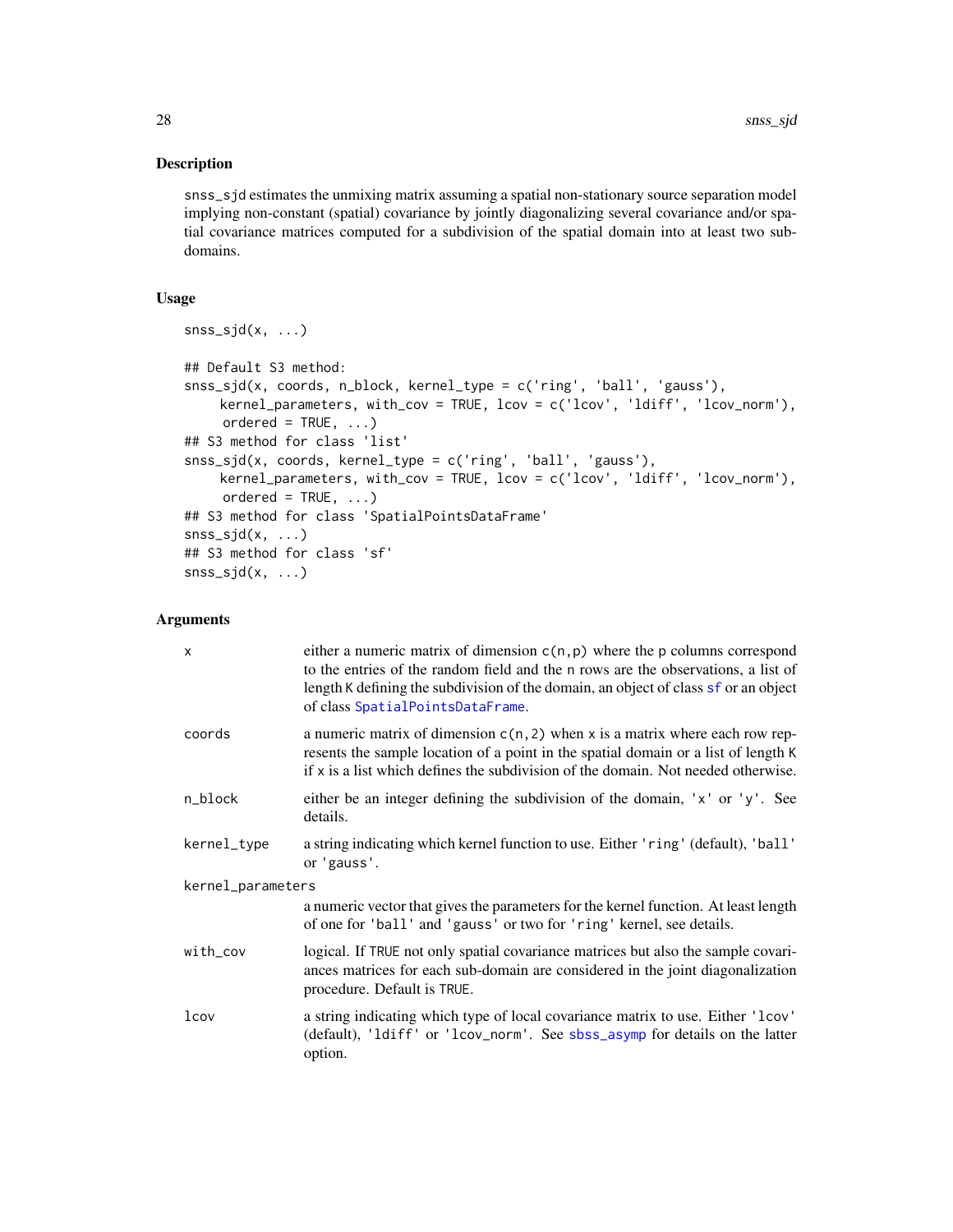|  | field and and and her the guns of so |  |  |
|--|--------------------------------------|--|--|

<span id="page-28-0"></span>ordered logical. If TRUE the entries of the latent field are ordered by the sum of squared pseudo-eigenvalues of the diagonalized sub-domain (local) covariance matrices. Default is TRUE. ... further arguments for the fast real joint diagonalization algorithm that jointly diagonalizes the sub-domain covariance matrices. See details and [frjd](#page-0-0).

## Details

This function assumes that the random field  $x$  is formed by

$$
x(t) = As(t) + b,
$$

where A is the deterministic  $p \times p$  mixing matrix, b is the p-dimensional location vector, x is the observable *p*-variate random field given by the argument x,  $t$  are the spatial locations given by the argument coords and  $s$  is the latent  $p$ -variate random field assumed to consist of uncorrelated entries that have zero mean but non-constant (spatial) second order dependence. This function aims to recover s by

 $W(x(t)-\bar{x}),$ 

where W is the  $p \times p$  unmixing matrix and  $\bar{x}$  is the sample mean. The function does this by splitting the given spatial domain into n\_block^2 equally sized rectangular sub-domains and jointly diagonalizing the corresponding spatial covariance matrices for all sub-domains. If the argument with\_cov equals TRUE (default) then additionally also the sample covariance matrices for each subdomain are included in the joint diagonalization procedure.

The arguments kernel\_type, kernel\_parameters and lcov determine which spatial kernel functions and which type of local covariance matrices are used for each sub-domain. The usage is equal to the function [sbss](#page-9-1).

Alternatively the domain subdivision can be defined by providing lists of length K for the arguments x and coords where the first list entries correspond to the values and coordinates of the first subdomain and the second entries to the values and coordinates of the second sub-domain, etc.. The argument n\_block might be 'x' or 'y' indicating a split across the x or y coordinates similar as done by the function [snss\\_sd](#page-24-1).

snss\_sjd jointly diagonalizes the covariance matrices for each sub-domain with the function [frjd](#page-0-0). ... provides arguments for frjd, useful arguments might be:

- eps: tolerance for convergence.
- maxiter: maximum number of iterations.

#### Value

Similarly as [sbss](#page-9-1) the function snss\_jd returns a list of class 'snss' and 'sbss' with the following entries:

| S      | object of $\text{class}(x)$ containing the estimated source random field. |
|--------|---------------------------------------------------------------------------|
| coords | coordinates of the observations. Only given if x is a matrix or list.     |
| w      | estimated unmixing matrix.                                                |
| w inv  | inverse of the estimated unmixing matrix.                                 |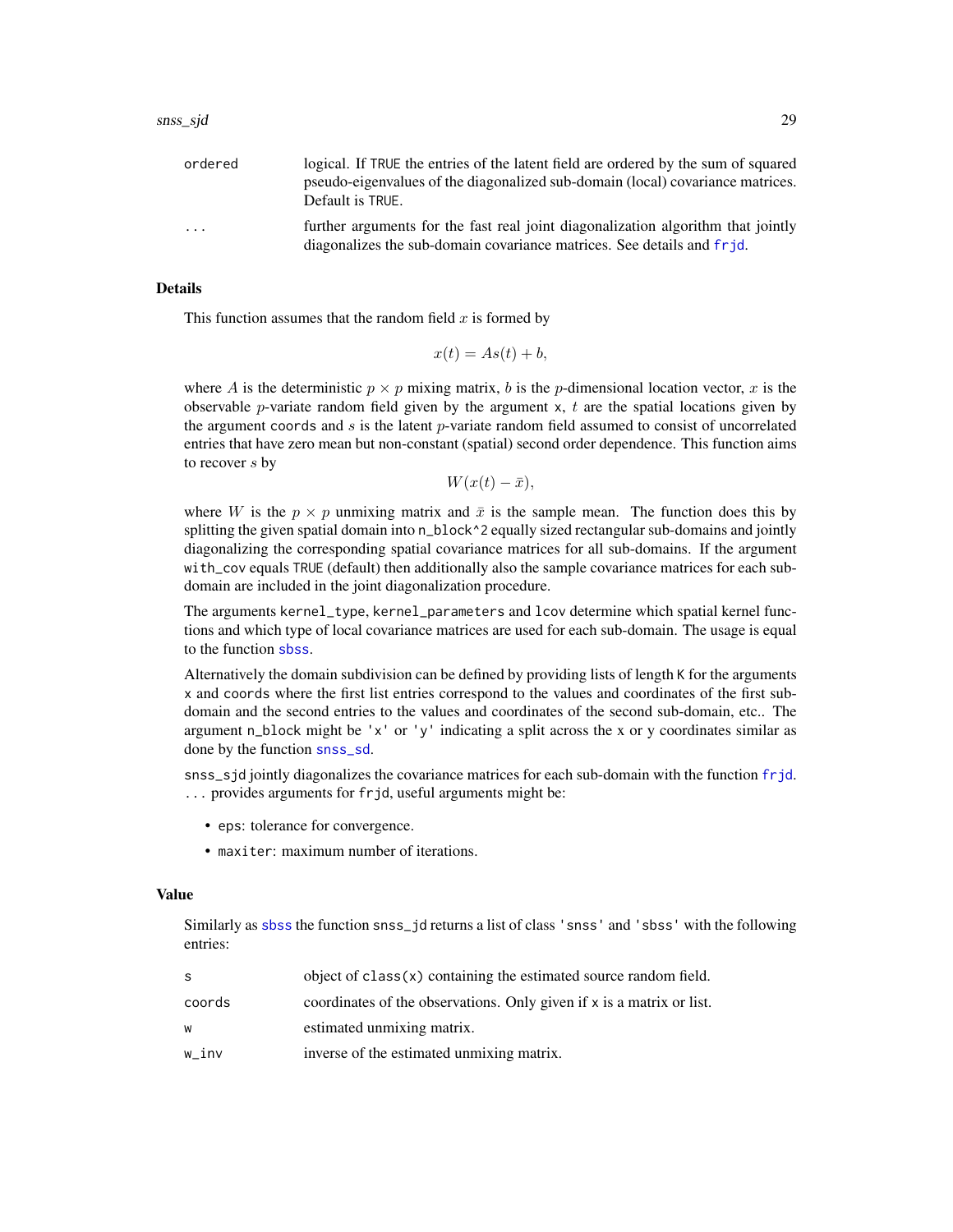#### <span id="page-29-0"></span>References

Muehlmann, C., Bachoc, F. and Nordhausen, K. (2021), *Blind Source Separation for Non-Stationary Random Fields*, Submitted for publication. Preprint available at [https://arxiv.org/abs/2107.](https://arxiv.org/abs/2107.01916) [01916](https://arxiv.org/abs/2107.01916).

## See Also

[sbss](#page-9-1), [sp](#page-0-0), [sf](#page-0-0)

```
# simulate coordinates
n < -1000coords \le runif(n \neq 2) \neq 20
dim(coords) \leq c(n, 2)
# simulate random field
field_1 <- rnorm(n)
field_2 <- 2 * sin(pi / 20 * coords[, 1]) * rnorm(n)
field_3 <- rnorm(n) * (coords[, 1] < 10) + rnorm(n, 0, 3) * (coords[, 1] >= 10)
latent_field <- cbind(field_1, field_2, field_3)
mixing_matrix <- matrix(rnorm(9), 3, 3)
observed_field <- latent_field
observed_field_sp <- sp::SpatialPointsDataFrame(coords = coords,
                                                data = data.frame(observed_field))
sp::spplot(observed_field_sp, colorkey = TRUE, as.table = TRUE, cex = 1)
# apply snss_sjd with 4 sub-domains
# one ring kernel per sub-domain
# without covariances
res_4_ball <- snss_sjd(observed_field, coords, n_block = 2,
                  kernel_type = 'ball', kernel_parameters = c(0, 2),width\_cov = TRUE)
JADE::MD(W.hat = coef(res_4_ball), A = mixing_matrix)
# apply snss_sjd with split across y
# one ring kernel per sub-domain
# without covariances
# should not work as field does not show spatial dependence
res_4_ring <- snss_sjd(observed_field, coords, n_block = 'y',
                       kernel_type = 'ring', kernel_parameters = c(0, 2),with_cov = FALSE)
JADE::MD(W.hat = coef(res_4_ring), A = mixing_matrix)
```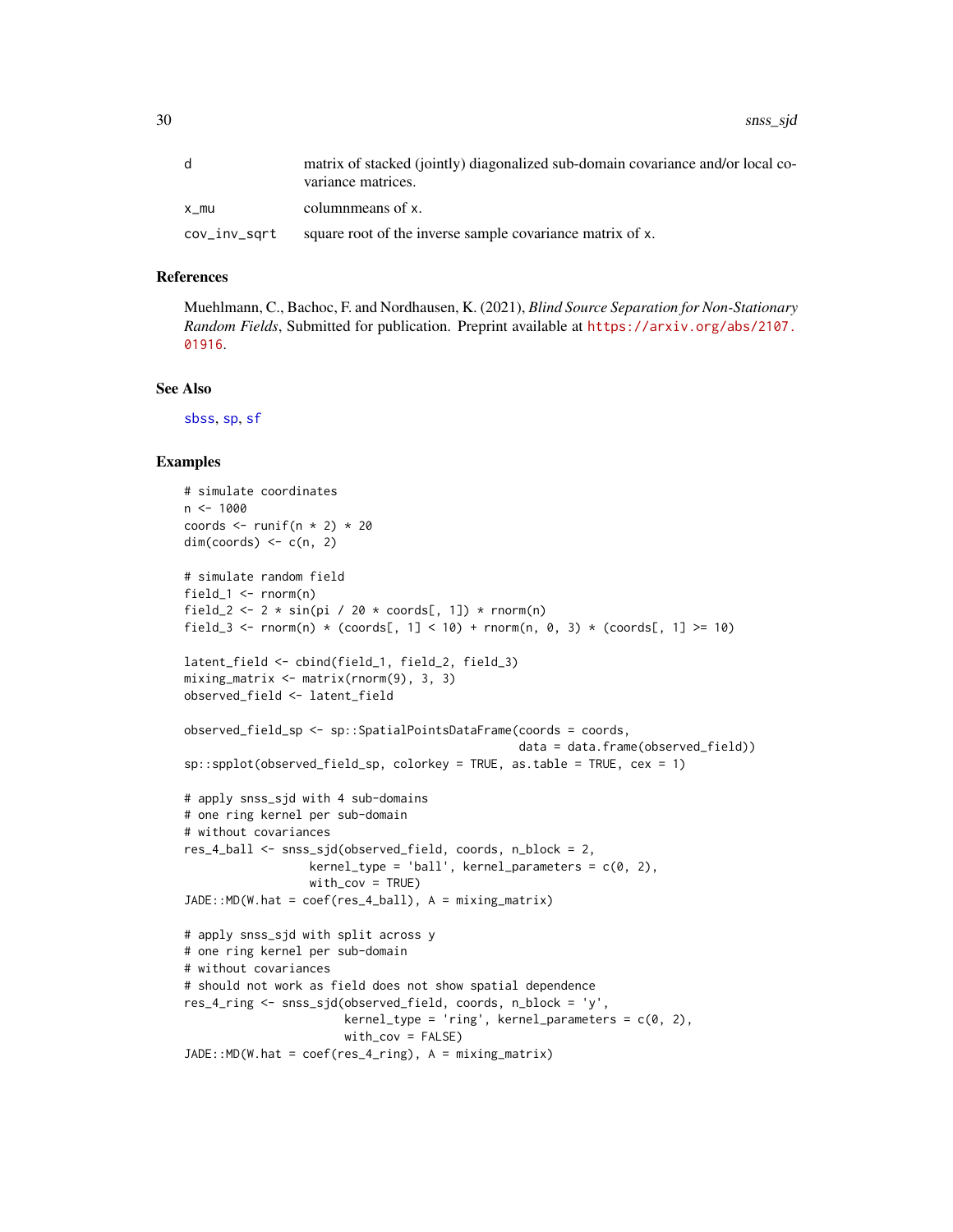```
# print object
print(res_4_ball)
# plot latent field
plot(res_4_ball, colorkey = TRUE, as.table = TRUE, cex = 1)
# predict latent fields on grid
predict(res_4_ball, colorkey = TRUE, as_table = TRUE, cex = 1)# unmixing matrix
w_unmix <- coef(res_4_ball)
# apply snss_jd with SpatialPointsDataFrame object
res_4_ball_sp <- snss_sjd(observed_field_sp, n_block = 2,
                          kernel_type = 'ball', kernel_parameters = c(0, 2),with_cov = TRUE)
# apply with list arguments
# first axis split by 5
# second axis split by 10
# results in 4 sub-domains
flag_x <- \text{coords}[, 1] < 5flag_y <- coords[, 2] < 10
coords_list <- list(coords[flag_x & flag_y, ],
                    coords[!flag_x & flag_y, ],
                    coords[flag_x & !flag_y, ],
                    coords[!flag_x & !flag_y, ])
field_list <- list(observed_field[flag_x & flag_y, ],
                   observed_field[!flag_x & flag_y, ],
                   observed_field[flag_x & !flag_y, ],
                   observed_field[!flag_x & !flag_y, ])
plot(coords, col = 1)
points(coords_list[[2]], col = 2)
points(coords_list[[3]], col = 3)
points(coords_list[[4]], col = 4)
res_list <- snss_sjd(x = field_list,
                    coords = coords_list,
                    kernel_type = 'ring', kernel_parameters = c(0, 2))plot(res_list, colorkey = TRUE, as.table = TRUE, cex = 1)
JADE::MD(W.hat = coef(res_list), A = mixing_matrix)
```
<span id="page-30-1"></span>spatial\_kernel\_matrix *Computation of Spatial Kernel Matrices*

#### Description

spatial\_kernel\_matrix computes spatial kernel matrices for a given kernel function with its parameters and a set of coordinates.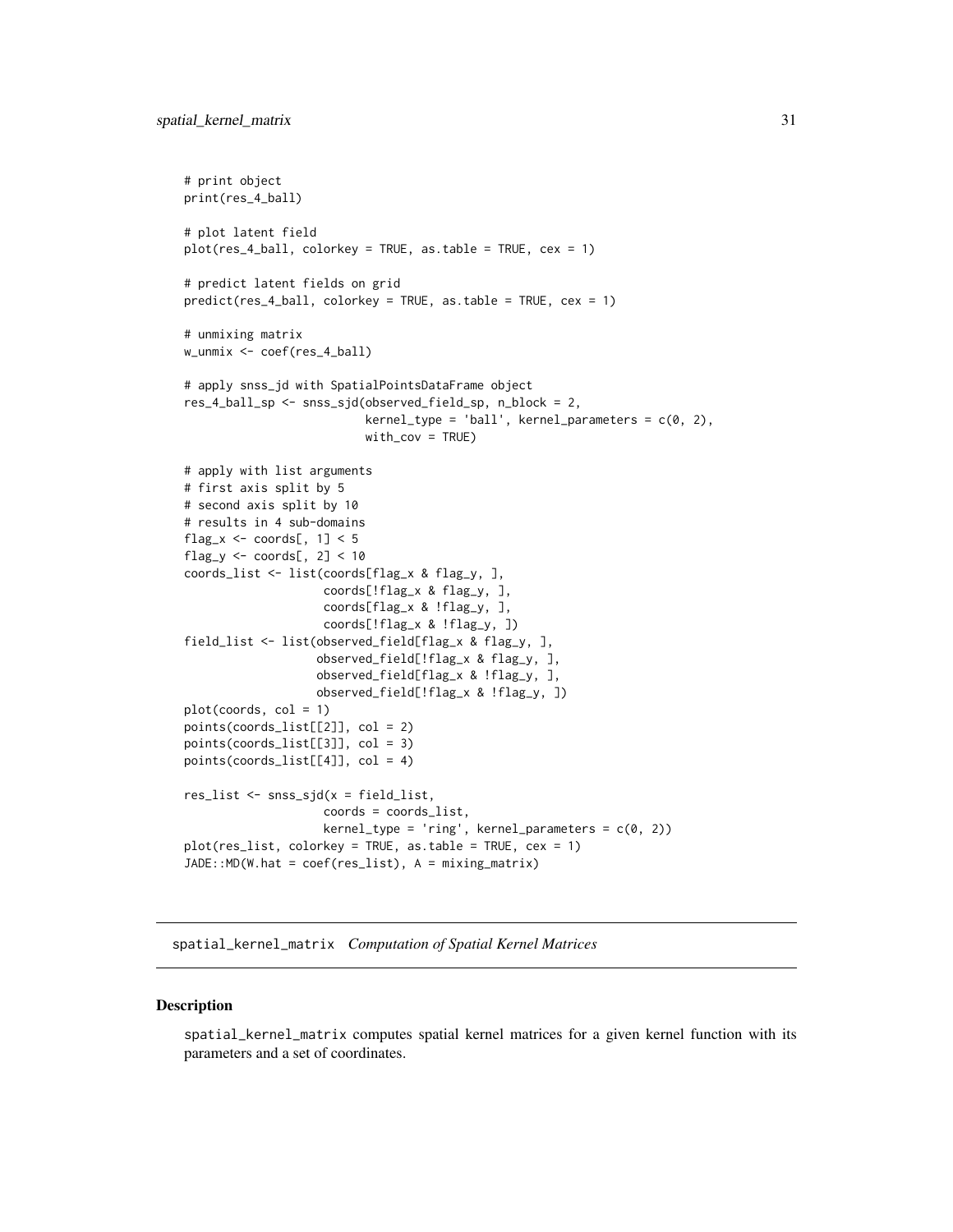#### Usage

spatial\_kernel\_matrix(coords, kernel\_type = c('ring', 'ball', 'gauss'), kernel\_parameters)

#### Arguments

| coords            | a numeric matrix of dimension $c(n, 2)$ where each row represents the coordi-<br>nates of a point in the spatial domain. |
|-------------------|--------------------------------------------------------------------------------------------------------------------------|
| kernel_tvpe       | a character string indicating which kernel function to use. Either 'ring' (de-<br>fault), 'ball' or 'gauss'.             |
| kernel_parameters |                                                                                                                          |
|                   | a numeric vector that gives the parameters for the kernel function. At least length                                      |

of one for 'ball' and 'gauss' or two for 'ring' kernel, see details.

## Details

Two versions of local covariance matrices can be defined:

• 'lcov':

$$
LCov(f) = 1/n \sum_{i,j} f(d_{i,j})(x(s_i) - \bar{x})(x(s_j) - \bar{x})',
$$

• 'ldiff':

$$
LDiff(f) = 1/n \sum_{i,j} f(d_{i,j})(x(s_i) - x(s_j))(x(s_i) - x(s_j))',
$$

• 'lcov\_norm':

$$
LCov^{*}(f) = 1/(nF_{f,n}^{1/2}) \sum_{i,j} f(d_{i,j})(x(s_i) - \bar{x})(x(s_j) - \bar{x})',
$$

with

$$
F_{f,n} = 1/n \sum_{i,j} f^2(d_{i,j}).
$$

Where  $d_{i,j} \geq 0$  correspond to the pairwise distances between coordinates,  $x(s_i)$  are the p random field values at location  $s_i$ ,  $\bar{x}$  is the sample mean vector, and the kernel function  $f(d)$  determines the locality. The function spatial\_kernel\_matrix computes a list of  $c(n,n)$  matrices where each entry of these matrices correspond to the spatial kernel function evaluated at the distance between two points, mathematically the entry ij of each kernel matrix is  $f(d_{i,j})$ . The following kernel functions are implemented and chosen with the argument kernel\_type:

• 'ring': parameters are inner radius  $r_i$  and outer radius  $r_o$ , with  $r_i < r_o$ , and  $r_i, r_o \ge 0$ :

$$
f(d; r_i, r_o) = I(r_i < d \le r_o)
$$

• 'ball': parameter is the radius r, with  $r \geq 0$ :

$$
f(d;r) = I(d \le r)
$$

• 'gauss': Gaussian function where 95% of the mass is inside the parameter r, with  $r \geq 0$ :

$$
f(d;r) = exp(-0.5(\Phi^{-1}(0.95)d/r)^{2})
$$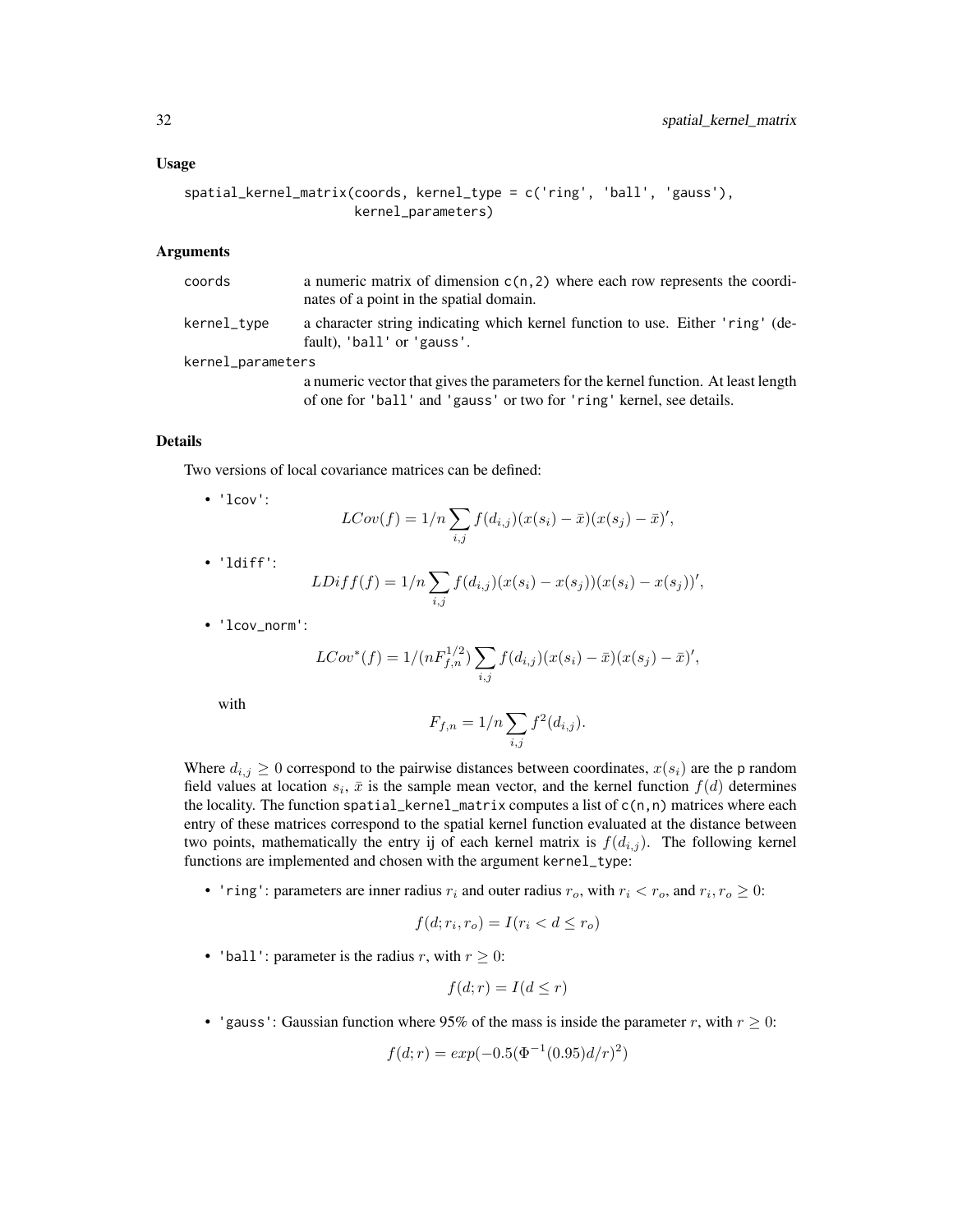<span id="page-32-0"></span>The argument kernel\_type determines the used kernel function as presented above, the argument kernel\_parameters gives the corresponding parameters for the kernel function. Specifically, if kernel\_type equals 'ball' or 'gauss' then kernel\_parameters is a numeric vector where each entry corresponds to one parameter. Hence, length(kernel\_parameters) spatial kernel matrices of type kernel\_type are computed. Whereas, if kernel\_type equals 'ring', then kernel\_parameters must be a numeric vector of even length where subsequently the inner and outer radii must be given (informally:  $c(r_i, i, r_0, i, r_i, i, r_0, \ldots)$ ). In that case length(kernel\_parameters) / 2 spatial kernel matrices of type 'ring' are computed.

The output of this function can be used with the function [sbss](#page-9-1) to avoid unnecessary computation of kernel matrices when [sbss](#page-9-1) is called multiple times with the same coordinate/kernel function setting. Additionally, the output can be used with the function [local\\_covariance\\_matrix](#page-3-1) to actually compute local covariance matrices as defined above based on a given set of spatial kernel matrices.

## Value

spatial\_kernel\_matrix returns a list with length of length(kernel\_parameters) (for 'ball' and 'gauss' kernel functions) or length(kernel\_parameters) / 2 (for 'ring' kernel function) containing numeric matrices of dimension  $c(n,n)$  corresponding to the spatial kernel matrices.

## References

Muehlmann, C., Filzmoser, P. and Nordhausen, K. (2021), *Spatial Blind Source Separation in the Presence of a Drift*, Submitted for publication. Preprint available at [https://arxiv.org/abs/](https://arxiv.org/abs/2108.13813) [2108.13813](https://arxiv.org/abs/2108.13813).

Bachoc, F., Genton, M. G, Nordhausen, K., Ruiz-Gazen, A. and Virta, J. (2020), *Spatial Blind Source Separation*, Biometrika, 107, 627-646, doi: [10.1093/biomet/asz079.](https://doi.org/10.1093/biomet/asz079)

#### See Also

[sbss](#page-9-1), [local\\_covariance\\_matrix](#page-3-1)

```
# simulate a set of coordinates
coords \le rnorm(100 \neq 2)
dim(coords) \leq c(100, 2)
# computing two ring kernel matrices
kernel_params_ring <- c(0, 0.5, 0.5, 2)
ring_kernel_list <-
 spatial_kernel_matrix(coords, 'ring', kernel_params_ring)
# computing three ball kernel matrices
kernel_params_ball \leftarrow c(0.5, 1, 2)ball_kernel_list <-
 spatial_kernel_matrix(coords, 'ball', kernel_params_ball)
# computing three gauss kernel matrices
kernel_params_gauss \leq c(0.5, 1, 2)gauss_kernel_list <-
```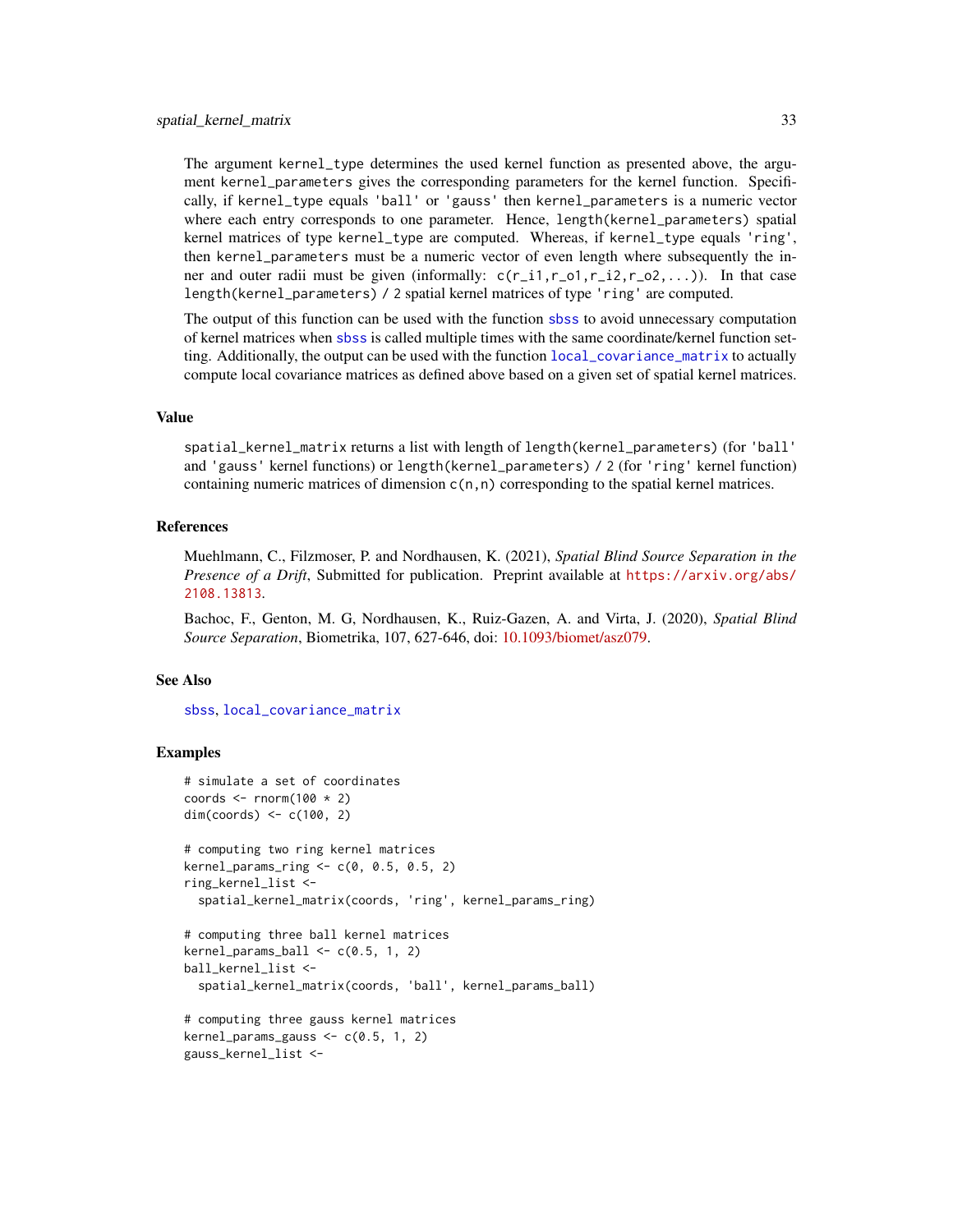<span id="page-33-0"></span>spatial\_kernel\_matrix(coords, 'gauss', kernel\_params\_gauss)

<span id="page-33-1"></span>white\_data

## Description

white\_data whites the data with respect to the sample covariance matrix, or different spatial scatter matrices.

## Usage

```
white_data(x, rob_whitening = FALSE, lcov = c('lcov', 'ldiff', 'lcov_norm'),
           kernel_matrix = numeric(0)
```
## Arguments

| $\mathsf{x}$  | a numeric matrix of dimension $c(n, p)$ where the p columns correspond to the<br>entries of the random field and the n rows are the observations.                  |
|---------------|--------------------------------------------------------------------------------------------------------------------------------------------------------------------|
| rob_whitening | logical. If TRUE whitening is carried out with respect to the first spatial scatter<br>matrix and not the sample covariance matrix, see details. Default is FALSE. |
| lcov          | a string indicating which type of local covariance matrix is used for whitening.<br>Either '1cov' (default) or '1diff'.                                            |
| kernel_mat    | a spatial kernel matrix with dimension $c(n,n)$ , see details. Usually computed<br>by the function spatial_kernel_matrix.                                          |

## Details

The inverse square root of a positive definite matrix  $M$  with eigenvalue decomposition  $UDU'$  is defined as  $M^{-1/2} = U D^{-1/2} U'$ . white\_data whitens the data by  $M^{-1/2}(x - mu)$  where  $mu$ are the column means of x and the matrix  $M$  is as follows. If the argument rob\_whitening is FALSE then  $M$  is the sample covariance matrix. If the argument rob\_whitening is TRUE, then the argument  $l$ cov determines the matrix  $M$  to be one of the following local scatter matrices:

• 'lcov':

$$
LCov(f) = 1/n \sum_{i,j} f(d_{i,j})(x(s_i) - \bar{x})(x(s_j) - \bar{x})',
$$

• 'ldiff':

$$
LDiff(f) = 1/n \sum_{i,j} f(d_{i,j})(x(s_i) - x(s_j))(x(s_i) - x(s_j))'
$$

• 'lcov\_norm':

$$
LCov^{*}(f) = 1/(nF_{f,n}^{1/2}) \sum_{i,j} f(d_{i,j})(x(s_i) - \bar{x})(x(s_j) - \bar{x})',
$$

with

$$
F_{f,n} = 1/n \sum_{i,j} f^2(d_{i,j}).
$$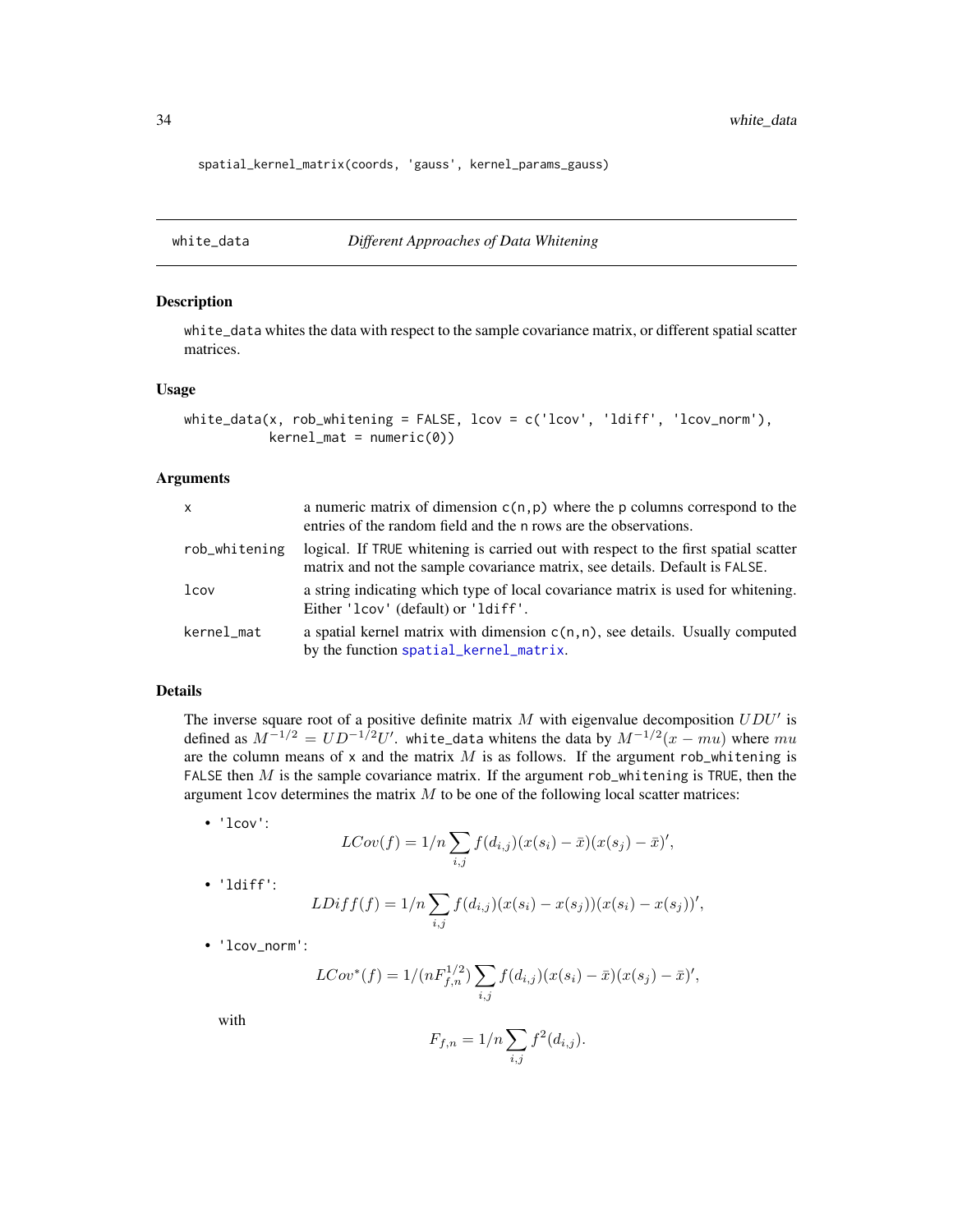<span id="page-34-0"></span>Where  $d_{i,j} \geq 0$  correspond to the pairwise distances between coordinates,  $x(s_i)$  are the p random field values at location  $s_i$ ,  $\bar{x}$  is the sample mean vector, and the kernel function  $f(d)$  determines the locality. The choice 'lcov\_norm' is useful when testing for the actual signal dimension of the latent field, see [sbss\\_asymp](#page-13-1) and [sbss\\_boot](#page-17-1). See also [sbss](#page-9-1) for details.

Note that  $LCov(f)$  are usually not positive definite, therefore in that case the matrix cannot be inverted and an error is produced. Whitening with  $LCov(f)$  matrices might be favourable in the presence of spatially uncorrelated noise, and whitening with  $LDiff(f)$  might be favourable when a non-constant smooth drift is present in the data.

The argument kernel\_mat is a matrix of dimension  $c(n,n)$  where each entry corresponds to the spatial kernel function evaluated at the distance between two sample locations, mathematically the entry ij of each kernel matrix is  $f(d_{i,j})$ . This matrix is usually computed with the function [spatial\\_kernel\\_matrix](#page-30-1).

#### Value

white\_data returns a list with the following entries:

| mu         | a numeric vector of length $ncol(x)$ containing the column means of the data<br>matrix x.                                     |
|------------|-------------------------------------------------------------------------------------------------------------------------------|
| $x_0$      | a numeric matrix of dimension $c(n, p)$ containing the columns centerd data of<br>x.                                          |
| $X_{W}$    | a numeric matrix of dimension $c(n, p)$ containing the whitened data of x.                                                    |
| S          | a numeric matrix of dimension $c(p, p)$ which is the scatter matrix M.                                                        |
| s_inv_sqrt | a numeric matrix of dimension $c(p, p)$ which equals the inverse square root of<br>the scatter matrix $M$ used for whitening. |
| s_sqrt     | a numeric matrix of dimension $c(p, p)$ which equals the square root of the scat-<br>ter matrix $M$ .                         |

## References

Muehlmann, C., Filzmoser, P. and Nordhausen, K. (2021), *Spatial Blind Source Separation in the Presence of a Drift*, Submitted for publication. Preprint available at [https://arxiv.org/abs/](https://arxiv.org/abs/2108.13813) [2108.13813](https://arxiv.org/abs/2108.13813).

Bachoc, F., Genton, M. G, Nordhausen, K., Ruiz-Gazen, A. and Virta, J. (2020), *Spatial Blind Source Separation*, Biometrika, 107, 627-646, doi: [10.1093/biomet/asz079.](https://doi.org/10.1093/biomet/asz079)

## See Also

[sbss](#page-9-1), [spatial\\_kernel\\_matrix](#page-30-1)

```
# simulate a set of coordinates
coords \le rnorm(100 \neq 2)
dim(coords) \leq c(100, 2)
# simulate random field
if (!requireNamespace('RandomFields', quietly = TRUE)) {
```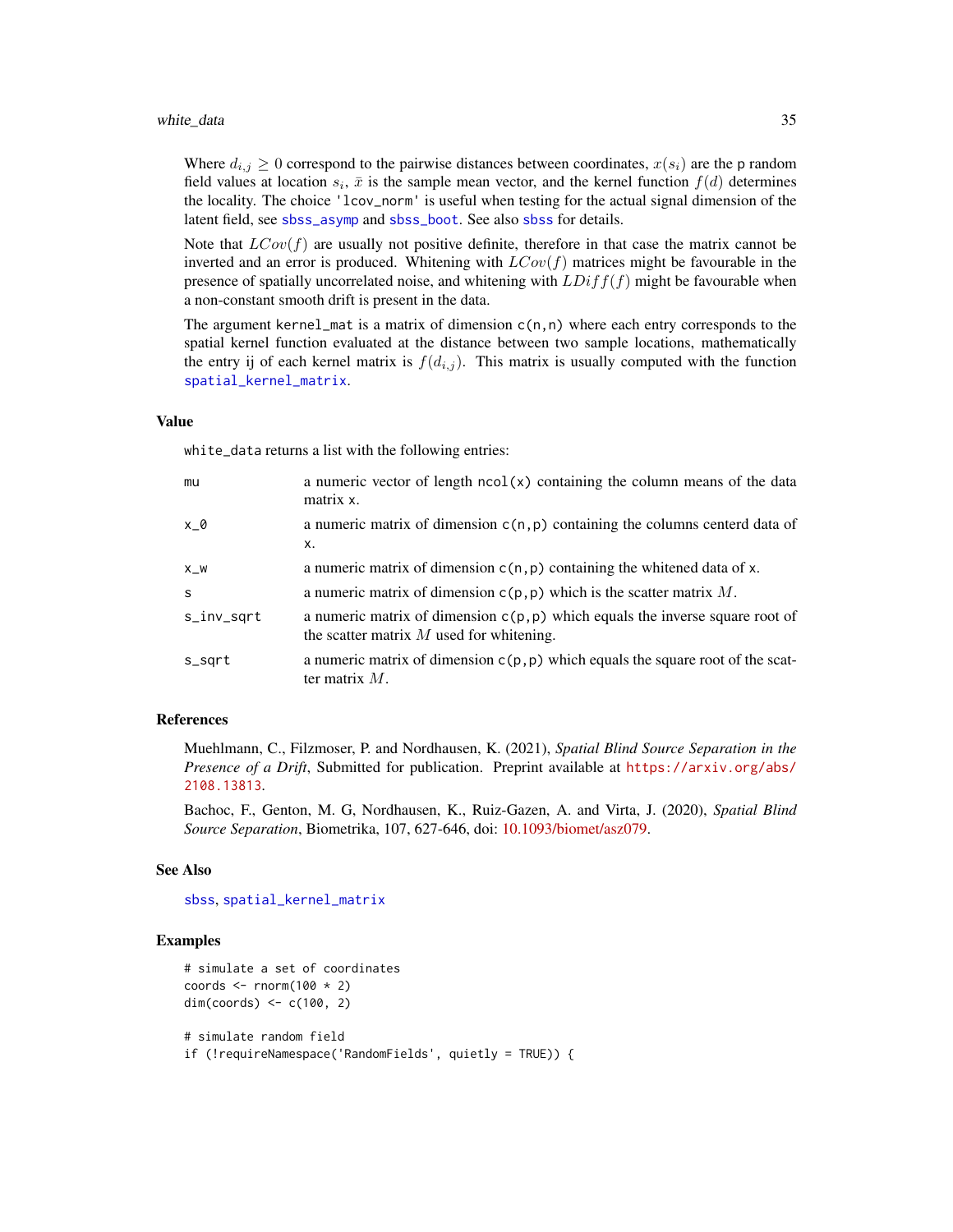```
message('Please install the package RandomFields to run the example code.')
} else {
 RandomFields::RFoptions(spConform = FALSE)
 field_1 <- RandomFields::RFsimulate(model = RandomFields::RMexp(),
                                      x = coords)
 field_2 <- RandomFields::RFsimulate(model = RandomFields::RMspheric(),
                                      x = coords)
 field_3 <- RandomFields::RFsimulate(model = RandomFields::RMwhittle(nu = 2),
                                      x = coords)
 field <- cbind(field_1, field_2, field_3)
 # white the data with the usual sample covariance
 x_w_1 <- white_data(field)
 # white the data with a ldiff matrix and ring kernel
 kernel_params_ring <- c(0, 1)
 ring_kernel_list <-
   spatial_kernel_matrix(coords, 'ring', kernel_params_ring)
 x_w_2 <- white_data(field, rob_whitening = TRUE,
   lcov = 'ldiff', kernel_mat = ring_kernel_list[[1]])
}
```